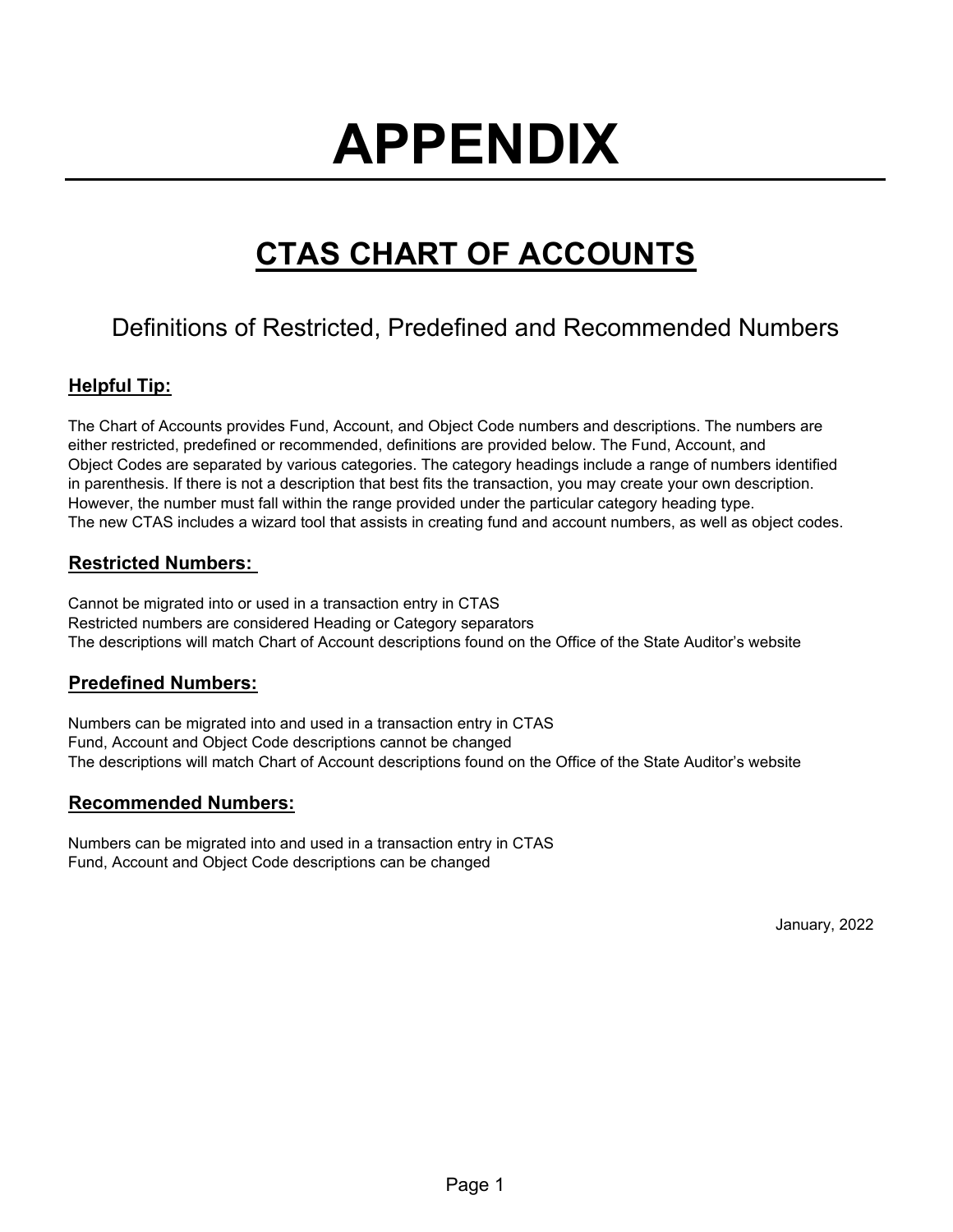# **FUND NUMBERS**

|     | <b>Numbers Name/Descriptions</b>                         |                           |   | Restricted Predefined Recommended |
|-----|----------------------------------------------------------|---------------------------|---|-----------------------------------|
| 100 | General Fund                                             |                           | X |                                   |
| 200 | <b>SPECIAL REVENUE FUNDS (201 through 299)</b>           | X                         |   |                                   |
| 201 | Road and Bridge                                          |                           |   | X                                 |
| 202 | <b>Federal Community Development Block Grants</b>        |                           |   | X                                 |
| 203 | <b>Other Federal Programs</b>                            |                           |   | Χ                                 |
| 211 | Library                                                  |                           |   | Χ                                 |
| 212 | Municipal State Aid Street Maintenance (Optional)        |                           |   | Χ                                 |
| 213 | Public Housing (Optional)                                |                           |   | X                                 |
| 224 | Shade Tree Disease Control (Optional)                    |                           |   | Χ                                 |
| 225 | Fire                                                     |                           |   | X                                 |
| 300 | DEBT SERVICE FUNDS (301 through 399)                     | $\boldsymbol{\mathsf{X}}$ |   |                                   |
| 301 | General Debt Service (Identify)                          |                           |   | Χ                                 |
| 351 | Debt Service for Special Issues (e.g. State Aid Streets) |                           |   | X                                 |
| 376 | Tax Increment Debt Service (Identify)                    |                           |   | X                                 |
| 400 | <b>CAPITAL PROJECT FUNDS (401 through 499)</b>           | X                         |   |                                   |
| 401 | <b>General Capital Projects</b>                          |                           |   | X                                 |
| 402 | Municipal State Aid Streets - Construction               |                           |   | X                                 |
| 403 | Open Spaces Acquisition (Optional)                       |                           |   | $\mathsf X$                       |
| 404 | Park Acquisition and Development (Optional)              |                           |   | $\pmb{\times}$                    |
| 405 | <b>Tax Increment Financing Projects</b>                  |                           |   | $\pmb{\times}$                    |
| 500 | <b>PERMANENT FUNDS (501 through 599)</b>                 | X                         |   |                                   |
| 501 | <b>Perpetual Care</b>                                    |                           |   | X                                 |
| 600 | <b>ENTERPRISE FUNDS (601 through 699)</b>                | $\boldsymbol{\mathsf{X}}$ |   |                                   |
| 601 | Water                                                    |                           |   | X                                 |
| 602 | Sewage Collection and Disposal                           |                           |   | X                                 |
| 603 | Refuse or Garbage Collection                             |                           |   | X                                 |
| 604 | Electric                                                 |                           |   | X                                 |
| 605 | Gas                                                      |                           |   | $\mathsf X$                       |
| 606 | Heat                                                     |                           |   | X                                 |
| 607 | Hospital                                                 |                           |   | X                                 |
| 608 | <b>Nursing Home</b>                                      |                           |   | $\mathsf X$                       |
| 609 | <b>Municipal Liquor Store</b>                            |                           |   | $\mathsf X$                       |
| 610 | <b>Transit System</b>                                    |                           |   | $\pmb{\mathsf{X}}$                |
| 611 | Parking Lots                                             |                           |   | X                                 |
| 612 | Airport                                                  |                           |   | X                                 |
| 613 | <b>Golf Course</b>                                       |                           |   | X                                 |
| 614 | <b>Cable Television</b>                                  |                           |   | X                                 |
| 615 | Arena                                                    |                           |   | X                                 |
| 616 | <b>Swimming Pool</b>                                     |                           |   | X                                 |
| 617 | Broadband                                                |                           |   | X                                 |
| 700 | <b>INTERNAL SERVICE FUNDS (701 through 799)</b>          | X                         |   |                                   |
| 701 | Central Garbage and Equipment                            |                           |   | X                                 |
| 702 | <b>Central Services</b>                                  |                           |   | X                                 |
| 800 | FIDUCIARY FUNDS (801 through 899)                        | X                         |   |                                   |
| 860 | PENSION TRUST FUNDS (861 through 870)                    | $\mathsf{X}$              |   |                                   |
| 861 | Pension Fund (Identify)                                  |                           |   | X                                 |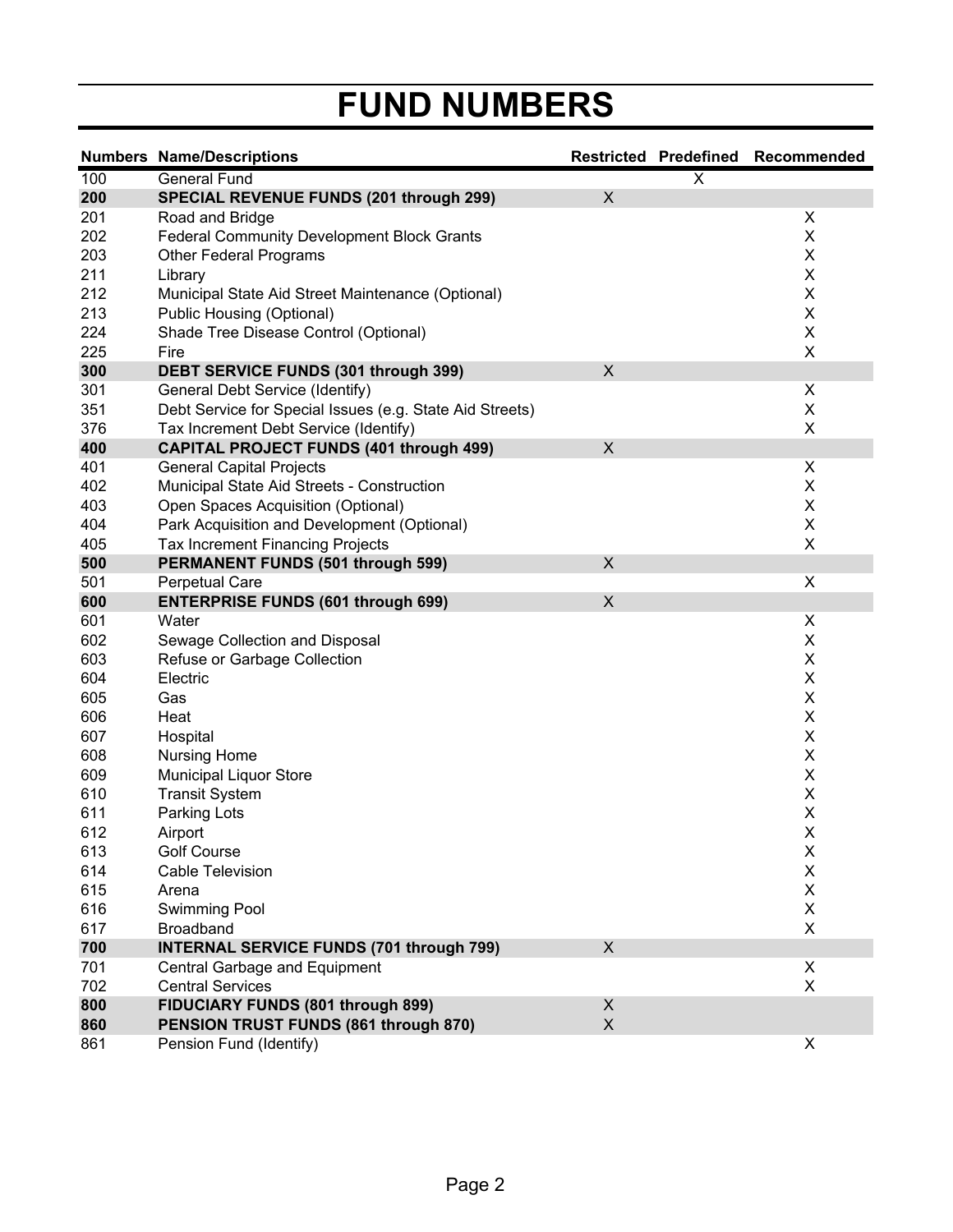# **GOVERNMENTAL ACCOUNT NUMBERS**

## **FUND NUMBERS 100, 200's, 300's, 400's, and 500's**

|                |                                                                                               |                   |            |             | <b>Line Number on</b>              |
|----------------|-----------------------------------------------------------------------------------------------|-------------------|------------|-------------|------------------------------------|
| <b>Numbers</b> | <b>Name/Descriptions</b>                                                                      | <b>Restricted</b> | Predefined | Recommended | <b>Financial Reporting</b><br>Form |
|                | <b>Revenues and Other Financing Sources</b>                                                   |                   |            |             |                                    |
|                | (31001 through 39999)                                                                         |                   |            |             |                                    |
| 31000          | TAXES (31001 through 31949)                                                                   | $\mathsf X$       |            |             |                                    |
| 31001          | General Property Taxes (31001 through 31299)                                                  |                   |            | X           | 1                                  |
| 31010<br>31020 | <b>Current Ad Valorem Taxes</b><br>Delinquent Ad Valorem Taxes                                |                   | х<br>X     |             |                                    |
| 31030          | Mobile Home Tax                                                                               |                   | X          |             |                                    |
| 31040          | <b>Fiscal Disparities</b>                                                                     |                   | X          |             |                                    |
| 31050          | Tax Increments                                                                                |                   | X          |             | 2                                  |
| 31300          | General Sales and Use Taxes (31301 through 31399)                                             | X                 |            |             |                                    |
| 31310          | <b>City Sales Taxes</b>                                                                       |                   | X          |             | 4                                  |
| 31400          | Selective Sales and Use Taxes (31401 through 31699)                                           | $\times$          |            |             |                                    |
| 31410<br>31700 | <b>Hotel-Motel Tax</b><br>Taxes Imposed and Apportioned by the Counties (31701 through 31799) | X                 | X          |             | 5                                  |
| 31701          | <b>Gravel Tax</b>                                                                             |                   | X          |             | $\overline{7}$                     |
| 31800          | Other Taxes (31801 through 31899)                                                             | X                 |            |             |                                    |
| 31810          | <b>Franchise Taxes</b>                                                                        |                   | X          |             | 3                                  |
| 31820          | Gambling Tax                                                                                  |                   | Х          |             | 6                                  |
| 31830          | Solar Power Tax                                                                               |                   | X          | X           |                                    |
| 31840          | Wind Tax                                                                                      |                   |            | X           | 1                                  |
| 31900          | Penalties and Interest on Delinquent Taxes (31901 through 31949)                              | $\times$          |            |             |                                    |
| 31910<br>31920 | Penalties and Interest on Ad valorem Taxes<br>Forfeited Tax Sale Apportionments               |                   | X<br>X     |             | 1<br>$\mathbf{1}$                  |
| 31950          | Special Assessments (31951 through 31999)                                                     | X                 |            |             |                                    |
| 31951          | Principal                                                                                     |                   | X          |             | 10                                 |
| 31952          | Penalties and Interest on Special Assessments                                                 |                   | X          |             | 10                                 |
| 32000          | <b>LICENSES AND PERMITS</b>                                                                   | X                 |            |             |                                    |
| 32100          | Business Licenses and Permits (32101 through 32199)                                           | $\mathsf{X}$      |            |             |                                    |
| 32110          | <b>Alcoholic Beverages</b>                                                                    |                   | Х          |             | 11                                 |
| 32120          | Health<br><b>Public Utilities</b>                                                             |                   | X<br>X     |             | 11<br>11                           |
| 32150<br>32160 | Professional and Occupational                                                                 |                   | X          |             | 11                                 |
| 32170          | Amusements                                                                                    |                   | X          |             | 11                                 |
| 32200          | Non-Business Licenses and Permits (32201 through 33099)                                       | X                 |            |             |                                    |
| 32210          | Building Permits (Excludes surcharge)                                                         |                   | X          |             | 11                                 |
| 32220          | <b>Gas Installation Permits</b>                                                               |                   | X          |             | 11                                 |
| 32230          | <b>Plumbing Connection Permits</b>                                                            |                   | X          |             | 11                                 |
| 32240          | <b>Animal Licenses</b>                                                                        |                   | X          |             | 11                                 |
| 32250<br>33000 | <b>Parking Permits</b><br><b>INTERGOVERNMENTAL REVENUES (IGR)</b>                             | X                 | X          |             | 11                                 |
| 33100          | Federal IGR (33101 through 33399)                                                             | X                 |            |             |                                    |
| 33101          | <b>Federal Grants and Aids</b>                                                                |                   | Х          |             | 18                                 |
| 33120          | Federal Grants - CETA                                                                         |                   | X          |             | 18                                 |
| 33130          | Federal Grants - Community Development Block Grants                                           |                   | X          |             | 12                                 |
| 33140          | Federal Grants - Environmental Development Act                                                |                   | X          |             | 18                                 |
| 33150          | Federal Grants - FEMA                                                                         |                   | X          |             | 16                                 |
| 33160          | Federal Payments in Lieu of Taxes<br>Federal Transportation Aid                               |                   | X<br>X     |             | 18                                 |
| 33170<br>33180 | Federal Grants - COVID                                                                        |                   |            | X           | 14<br>17                           |
| 33400          | State IGR (33401 through 33599)                                                               | X                 |            |             |                                    |
| 33401          | Local Government Aid                                                                          |                   | X          |             | 19                                 |
| 33402          | Homestead and Agricultural Credit Aid (HACA)                                                  |                   | X          |             | 31                                 |
| 33403          | Mobile Home Homestead Credit                                                                  |                   | X          |             | 31                                 |
| 33404          | Attached Machinery Aid                                                                        |                   | X          |             | 31                                 |
| 33405          | <b>Taconite Production Tax</b>                                                                |                   | X          |             | 23                                 |
| 33406<br>33407 | <b>Taconite Homestead Credit</b><br>Taconite Mobile Home Homestead Credit                     |                   | X<br>X     |             | 22<br>22                           |
| 33408          | Taconite Municipal Aid                                                                        |                   | X          |             | 23                                 |
| 33409          | <b>Wetlands Credit</b>                                                                        |                   | X          |             | 31                                 |
| 33410          | Wetlands Reimbursement                                                                        |                   | X          |             | 31                                 |
| 33411          | <b>Native Prairie Credit</b>                                                                  |                   | Х          |             | 31                                 |
| 33412          | Native Prairie Reimbursement                                                                  |                   | X          |             | 31                                 |
| 33413          | <b>Reduced Assessment Credit</b>                                                              |                   | X          |             | 31                                 |
| 33414<br>33415 | <b>Transmission Line Credit</b><br><b>Pollution Control Agency Grants</b>                     |                   | X<br>X     |             | 31<br>31                           |
|                |                                                                                               |                   |            |             |                                    |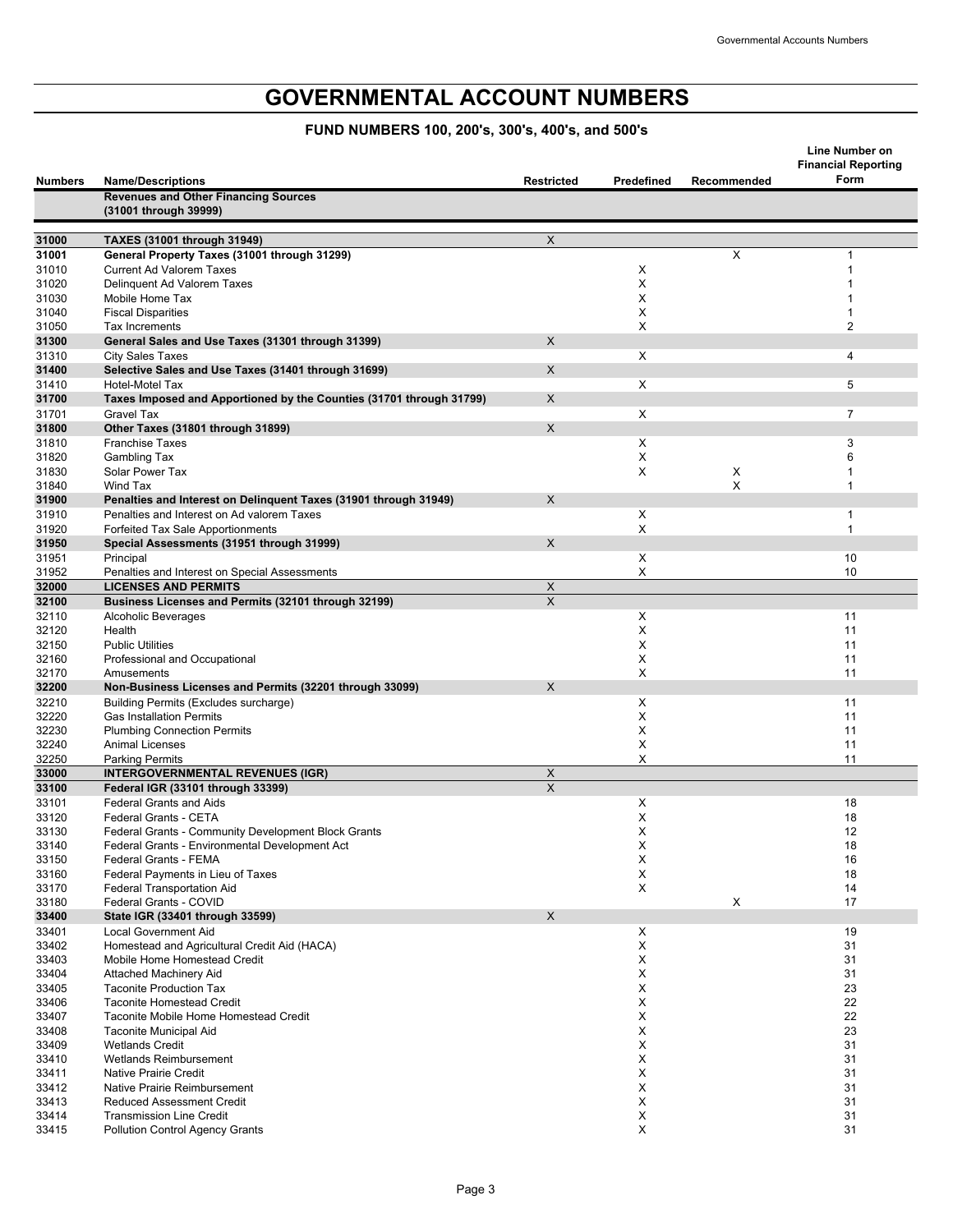|                |                                                                                                                           |                   |                   |             | Line Number on<br><b>Financial Reporting</b> |
|----------------|---------------------------------------------------------------------------------------------------------------------------|-------------------|-------------------|-------------|----------------------------------------------|
| <b>Numbers</b> | <b>Name/Descriptions</b>                                                                                                  | <b>Restricted</b> | <b>Predefined</b> | Recommended | Form                                         |
| 33416          | <b>Police Training Reimbursement</b>                                                                                      |                   | X                 |             | 31                                           |
| 33417          | Shade Tree Disease Control Grants                                                                                         |                   | Χ                 |             | 31                                           |
| 33418<br>33419 | Municipal State Aid for Streets - Maintenance (Gas Tax, Road Allotment)<br>Municipal State Aid for Streets - Construction |                   | Χ<br>X            |             | 25<br>31                                     |
| 33420          | Insurance Premium Tax - Fire                                                                                              |                   | X                 |             | 31                                           |
| 33421          | Insurance Premium Tax -Police                                                                                             |                   | Χ                 |             | 31                                           |
| 33425          | Residential Market Value Credit (No longer applicable)                                                                    |                   | X                 |             |                                              |
| 33426          | Agricultural Market Value Credit                                                                                          |                   | X                 |             | 21                                           |
| 33427          | Manufactured Home Market Value Credit( No longer applicable)                                                              |                   | X                 |             |                                              |
| 33428          | State - Payments in Lieu of Taxes                                                                                         |                   | X                 |             | 31                                           |
| 33429          | State - P.E.R.A. Aid                                                                                                      |                   | X                 |             | 24                                           |
| 33430<br>33460 | <b>Disparity Reduction Aid</b><br><b>Town Aid</b>                                                                         |                   | X<br>X            |             | 26<br>28                                     |
| 33465          | <b>Small Cities Assistance</b>                                                                                            |                   | X                 |             | 25                                           |
| 33470          | <b>State Fire Aid</b>                                                                                                     |                   |                   | X           | 27                                           |
| 33480          | <b>State Police Aid</b>                                                                                                   |                   |                   | X           | 27                                           |
| 33499          | Presidential Primary Aid (PNP)                                                                                            |                   |                   | X           | 31                                           |
| 33600          | IGR from Other Local Governmental Units (33601 through 33699)                                                             | $\mathsf{X}$      |                   |             |                                              |
| 33610          | County Grants and Aids for Highways                                                                                       |                   | X                 |             | 32                                           |
| 33620          | Other County Grants and Aids<br>Iron Range Resource and Rehabilitation Grants (IRRRB)                                     |                   | X<br>X            |             | 33<br>34                                     |
| 33630<br>34000 | <b>CHARGES FOR SERVICES</b>                                                                                               | X                 |                   |             |                                              |
| 34100          | General Government (34101 through 34199)                                                                                  | $\times$          |                   |             |                                              |
| 34101          | City/Town Hall Rent                                                                                                       |                   | X                 |             | 37                                           |
| 34102          | Recording of Legal Instruments                                                                                            |                   | X                 |             | 37                                           |
| 34103          | Zoning and Subdivision Fees                                                                                               |                   | X                 |             | 37                                           |
| 34104          | <b>Plan Checking Fees</b>                                                                                                 |                   | Χ                 |             | 37                                           |
| 34105          | Sale of Maps and Publications                                                                                             |                   | Χ                 |             | 37                                           |
| 34106<br>34107 | <b>Commissions on License Sales</b><br><b>Assessment Searches</b>                                                         |                   | Χ<br>Χ            |             | 37<br>37                                     |
| 34108          | Administrative Charges to Other Funds                                                                                     |                   | Χ                 |             | 37                                           |
| 34130          | <b>Building Permit Surcharge</b>                                                                                          |                   |                   | X           | 37                                           |
| 34200          | Public Safety (34201 through 34299)                                                                                       | X                 |                   |             |                                              |
| 34201          | <b>Special Police Services</b>                                                                                            |                   | Χ                 |             | 39                                           |
| 34202          | <b>Special Fire Protection Services</b>                                                                                   |                   | X                 |             | 39                                           |
| 34203          | <b>Accident Reports</b>                                                                                                   |                   | Χ                 |             | 39                                           |
| 34204<br>34205 | <b>Protective Inspection Fees</b>                                                                                         |                   | X<br>X            |             | 39<br>39                                     |
| 34220          | <b>Ambulance Revenues</b><br><b>Police Contracts</b>                                                                      |                   |                   | X           | 38                                           |
| 34225          | <b>Fire Contracts</b>                                                                                                     |                   |                   | X           | 38                                           |
| 34300          | Highways and Streets (Road and Bridges) (34301 through 34399)                                                             | $\times$          |                   |             |                                              |
| 34301          | Street, Sidewalk and Curb Repair Fees                                                                                     |                   | X                 |             | 40                                           |
| 34302          | <b>Parking Meters</b>                                                                                                     |                   | X                 |             | 40                                           |
| 34400          | Sanitation (34401 through 34499)                                                                                          | $\times$          |                   |             |                                              |
| 34401          | Sewerage Charges                                                                                                          |                   | Χ                 |             | 41                                           |
| 34402<br>34403 | Street Sanitation Charges<br><b>Refuse Collection Charges</b>                                                             |                   | х<br>X            |             | 41<br>41                                     |
| 34404          | Sale of Sewerage Sludge                                                                                                   |                   | X                 |             | 41                                           |
| 34405          | Weed Cleaning and Removal Charges                                                                                         |                   | X                 |             | 41                                           |
| 34406          | <b>Removal of Dead Animals</b>                                                                                            |                   | X                 |             | 41                                           |
| 34407          | Sewer Availability Charge                                                                                                 |                   | X                 |             | 41                                           |
| 34500          | Health (34501 through 34599)                                                                                              | X                 |                   |             |                                              |
| 34501          | <b>Vital Statistics</b>                                                                                                   |                   | X                 |             | 47                                           |
| 34502          | <b>Health Inspection Fees</b>                                                                                             | X                 | X                 |             | 47                                           |
| 34700<br>34710 | Culture and Recreation (34701 through 34799)<br><b>Golf Fees</b>                                                          |                   | X                 |             | 43                                           |
| 34720          | <b>Swimming Pool Fees</b>                                                                                                 |                   | X                 |             | 43                                           |
| 34730          | <b>Playground Fees</b>                                                                                                    |                   | X                 |             | 43                                           |
| 34740          | Park and Recreation Concessions                                                                                           |                   | X                 |             | 43                                           |
| 34750          | <b>Auditorium Use Fees</b>                                                                                                |                   | X                 |             | 43                                           |
| 34760          | Library Use Fees (Not Fines)                                                                                              |                   | X                 |             | 42                                           |
| 34770          | Zoo Charges                                                                                                               |                   | X                 |             | 43                                           |
| 34780<br>34790 | Park Fees<br>Broadband                                                                                                    |                   | Χ                 | X           | 43<br>43                                     |
| 34900          | Other Charges for Services (34901 through 34999)                                                                          | X                 |                   |             |                                              |
| 34910          | <b>Transit Revenues</b>                                                                                                   |                   | X                 |             | 45                                           |
| 34920          | <b>Airport Revenues</b>                                                                                                   |                   | X                 |             | 44                                           |
| 34930          | Parking Lot Revenues                                                                                                      |                   | Χ                 |             | 48                                           |
| 34940          | <b>Cemetery Revenues</b>                                                                                                  |                   | X                 |             | 46                                           |
| 34950          | Misc. Rents                                                                                                               |                   | X                 |             | 48                                           |
| 34960          | Housing and Economic Development (34960 to 34969)                                                                         |                   |                   | X           | 47                                           |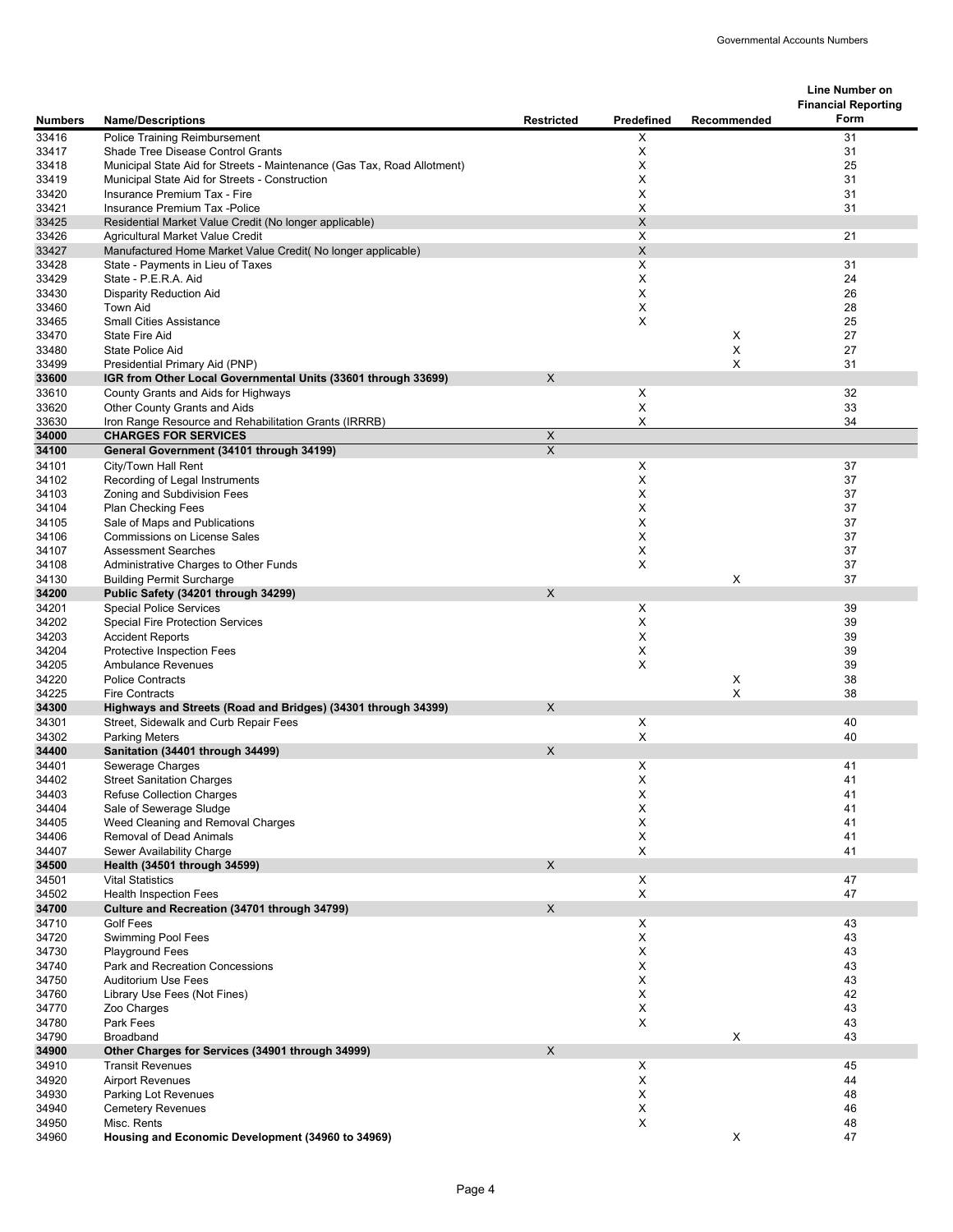#### **Numbers Name/Descriptions Restricted Predefined Recommended Line Number on Financial Reporting Form 35000 FINES AND FORFEITS** X **35100 Fines (35101 through 35199)** X 35101 Court Fines X 50 35102 Parking Fines X 50 35103 Library Fines X 50 35104 Administrative Fines (Penalties) 51<br>35200 **Forfeits (35201 through 35299)** 51 **35200 Forfeits (35201 through 35299)**<br>35201 Forfeits 35201 Forfeits X 50 **36000 MISCELLANEOUS REVENUES** X **Miscellaneous Revenues (36201 through 36299)** 36210 Interest Earning 52<br>36213 Net Increase (Decrease) in the Fair Value of Investments 52<br>36213 Net Increase (Decrease) in the Fair Value of Investments 52 36213 Net Increase (Decrease) in the Fair Value of Investments<br>36220 Royalties X<br>36230 Contributions and Donations from Private Sources X X 36220 Royalties X 53 36230 Contributions and Donations from Private Sources X 53

#### **Account Numbers 37101 through 38499 are for Proprietary Funds Only**

| Other Financing Sources (39101 through 39799)<br>X<br>39100<br>Χ<br>39101<br>Sales of General Fixed Assets<br>59<br>X<br>59<br>Compensation for Loss of General Fixed Assets<br>39102<br>INTER FUND TRANSFERS IN (Specify Fund) (39201 through 39224)<br>X<br>39200<br>X<br>39202<br><b>Transfer From Enterprise Fund</b><br>60<br>X<br>39203<br><b>Transfer From Governmental Fund</b><br>61<br>X<br>59<br>39204<br>Interfund Debt Borrowed<br>PROCEEDS FOR GENERAL LONG TERM DEBT (39301 through 39399)<br>X<br>39300<br>39310<br><b>General Obligation Bond Proceeds</b><br>X<br>56<br>X<br>39320<br>Premiums on Bonds Sold<br>56<br>X<br>39330<br>Inception of Capital Lease program<br>57<br>X<br>57<br>39340<br>Inception of Installment Purchase Contract<br>X<br>39400<br>MISC. OTHER FINANCING SOURCES (39401-39999)<br>39500<br>X<br>59<br>Special Items<br>X<br>39600<br><b>Extraordinary Items</b><br>59<br>X<br>59<br>39700<br><b>Capital Contributions</b><br>X<br>Sale of Investment<br>55<br>39990<br><b>EXPENDITURES AND OTHER FINANCING USES</b><br>(41110 through 49999)<br>X<br>41000<br><b>GENERAL GOVERNMENT</b><br>$\times$<br>41100<br>Legislative (41101 through 41199)<br>Council/Town Board<br>X<br>41110<br>1<br>Χ<br>Legislative Committees and Special Bodies<br>41120<br>1<br>X<br>Ordinances and Proceedings<br>41130<br>1<br>Council/Town Board - COVID<br>X<br>41190<br>1<br>Judicial (41201 through 41299)<br>X<br>41200<br>3<br><b>Municipal Court</b><br>X<br>41210<br>X<br>3<br>41220<br><b>Conciliation Court</b><br>X<br>3<br>Justice<br>41230<br>X<br>3<br>41240<br><b>Traffic and Ordinance Violation Bureaus</b><br>X<br>41300<br>Executive (41301 through 41399)<br>X<br>41310<br>Mayor<br>1<br>Χ<br>$\mathbf 2$<br>41320<br>City/Town Manager<br>X<br><b>Boards and Commissions</b><br>$\mathbf{1}$<br>41330<br>City/Town Clerk (41401 through 41499)<br>X<br>41400<br>X<br>$\mathbf{2}$<br>41410<br>Elections<br>$\overline{2}$<br>X<br>41420<br>Recording and Reporting<br>X<br>$\overline{\mathbf{c}}$<br>Clerk<br>41425<br>X<br>$\overline{2}$<br>41490<br>Clerk - COVID<br>$\times$<br>41500<br>Financial Administration (41501 through 41599)<br>X<br>$\overline{2}$<br>41510<br>Treasurer<br>Treasurer - COVID<br>X<br>$\overline{2}$<br>41519<br>$\overline{2}$<br>Director of Finance<br>X<br>41520<br>X<br>$\overline{c}$<br>41530<br>Accounting<br>$\overline{2}$<br>X<br>41540<br>Internal Auditing<br>$\mathbf 2$<br>X<br><b>Budgeting and Planning</b><br>41560<br>$\overline{2}$<br>X<br>41570<br>Purchasing<br>Law (41601 through 41699)<br>X | 39000 | <b>OTHER FINANCING SOURCES</b> | X |  |  |
|------------------------------------------------------------------------------------------------------------------------------------------------------------------------------------------------------------------------------------------------------------------------------------------------------------------------------------------------------------------------------------------------------------------------------------------------------------------------------------------------------------------------------------------------------------------------------------------------------------------------------------------------------------------------------------------------------------------------------------------------------------------------------------------------------------------------------------------------------------------------------------------------------------------------------------------------------------------------------------------------------------------------------------------------------------------------------------------------------------------------------------------------------------------------------------------------------------------------------------------------------------------------------------------------------------------------------------------------------------------------------------------------------------------------------------------------------------------------------------------------------------------------------------------------------------------------------------------------------------------------------------------------------------------------------------------------------------------------------------------------------------------------------------------------------------------------------------------------------------------------------------------------------------------------------------------------------------------------------------------------------------------------------------------------------------------------------------------------------------------------------------------------------------------------------------------------------------------------------------------------------------------------------------------------------------------------------------------------------------------------------------------------------------------------------------------------------------------------------------------------------------------------------------------------------------------------------------------------------------|-------|--------------------------------|---|--|--|
|                                                                                                                                                                                                                                                                                                                                                                                                                                                                                                                                                                                                                                                                                                                                                                                                                                                                                                                                                                                                                                                                                                                                                                                                                                                                                                                                                                                                                                                                                                                                                                                                                                                                                                                                                                                                                                                                                                                                                                                                                                                                                                                                                                                                                                                                                                                                                                                                                                                                                                                                                                                                            |       |                                |   |  |  |
|                                                                                                                                                                                                                                                                                                                                                                                                                                                                                                                                                                                                                                                                                                                                                                                                                                                                                                                                                                                                                                                                                                                                                                                                                                                                                                                                                                                                                                                                                                                                                                                                                                                                                                                                                                                                                                                                                                                                                                                                                                                                                                                                                                                                                                                                                                                                                                                                                                                                                                                                                                                                            |       |                                |   |  |  |
|                                                                                                                                                                                                                                                                                                                                                                                                                                                                                                                                                                                                                                                                                                                                                                                                                                                                                                                                                                                                                                                                                                                                                                                                                                                                                                                                                                                                                                                                                                                                                                                                                                                                                                                                                                                                                                                                                                                                                                                                                                                                                                                                                                                                                                                                                                                                                                                                                                                                                                                                                                                                            |       |                                |   |  |  |
|                                                                                                                                                                                                                                                                                                                                                                                                                                                                                                                                                                                                                                                                                                                                                                                                                                                                                                                                                                                                                                                                                                                                                                                                                                                                                                                                                                                                                                                                                                                                                                                                                                                                                                                                                                                                                                                                                                                                                                                                                                                                                                                                                                                                                                                                                                                                                                                                                                                                                                                                                                                                            |       |                                |   |  |  |
|                                                                                                                                                                                                                                                                                                                                                                                                                                                                                                                                                                                                                                                                                                                                                                                                                                                                                                                                                                                                                                                                                                                                                                                                                                                                                                                                                                                                                                                                                                                                                                                                                                                                                                                                                                                                                                                                                                                                                                                                                                                                                                                                                                                                                                                                                                                                                                                                                                                                                                                                                                                                            |       |                                |   |  |  |
|                                                                                                                                                                                                                                                                                                                                                                                                                                                                                                                                                                                                                                                                                                                                                                                                                                                                                                                                                                                                                                                                                                                                                                                                                                                                                                                                                                                                                                                                                                                                                                                                                                                                                                                                                                                                                                                                                                                                                                                                                                                                                                                                                                                                                                                                                                                                                                                                                                                                                                                                                                                                            |       |                                |   |  |  |
|                                                                                                                                                                                                                                                                                                                                                                                                                                                                                                                                                                                                                                                                                                                                                                                                                                                                                                                                                                                                                                                                                                                                                                                                                                                                                                                                                                                                                                                                                                                                                                                                                                                                                                                                                                                                                                                                                                                                                                                                                                                                                                                                                                                                                                                                                                                                                                                                                                                                                                                                                                                                            |       |                                |   |  |  |
|                                                                                                                                                                                                                                                                                                                                                                                                                                                                                                                                                                                                                                                                                                                                                                                                                                                                                                                                                                                                                                                                                                                                                                                                                                                                                                                                                                                                                                                                                                                                                                                                                                                                                                                                                                                                                                                                                                                                                                                                                                                                                                                                                                                                                                                                                                                                                                                                                                                                                                                                                                                                            |       |                                |   |  |  |
|                                                                                                                                                                                                                                                                                                                                                                                                                                                                                                                                                                                                                                                                                                                                                                                                                                                                                                                                                                                                                                                                                                                                                                                                                                                                                                                                                                                                                                                                                                                                                                                                                                                                                                                                                                                                                                                                                                                                                                                                                                                                                                                                                                                                                                                                                                                                                                                                                                                                                                                                                                                                            |       |                                |   |  |  |
|                                                                                                                                                                                                                                                                                                                                                                                                                                                                                                                                                                                                                                                                                                                                                                                                                                                                                                                                                                                                                                                                                                                                                                                                                                                                                                                                                                                                                                                                                                                                                                                                                                                                                                                                                                                                                                                                                                                                                                                                                                                                                                                                                                                                                                                                                                                                                                                                                                                                                                                                                                                                            |       |                                |   |  |  |
|                                                                                                                                                                                                                                                                                                                                                                                                                                                                                                                                                                                                                                                                                                                                                                                                                                                                                                                                                                                                                                                                                                                                                                                                                                                                                                                                                                                                                                                                                                                                                                                                                                                                                                                                                                                                                                                                                                                                                                                                                                                                                                                                                                                                                                                                                                                                                                                                                                                                                                                                                                                                            |       |                                |   |  |  |
|                                                                                                                                                                                                                                                                                                                                                                                                                                                                                                                                                                                                                                                                                                                                                                                                                                                                                                                                                                                                                                                                                                                                                                                                                                                                                                                                                                                                                                                                                                                                                                                                                                                                                                                                                                                                                                                                                                                                                                                                                                                                                                                                                                                                                                                                                                                                                                                                                                                                                                                                                                                                            |       |                                |   |  |  |
|                                                                                                                                                                                                                                                                                                                                                                                                                                                                                                                                                                                                                                                                                                                                                                                                                                                                                                                                                                                                                                                                                                                                                                                                                                                                                                                                                                                                                                                                                                                                                                                                                                                                                                                                                                                                                                                                                                                                                                                                                                                                                                                                                                                                                                                                                                                                                                                                                                                                                                                                                                                                            |       |                                |   |  |  |
|                                                                                                                                                                                                                                                                                                                                                                                                                                                                                                                                                                                                                                                                                                                                                                                                                                                                                                                                                                                                                                                                                                                                                                                                                                                                                                                                                                                                                                                                                                                                                                                                                                                                                                                                                                                                                                                                                                                                                                                                                                                                                                                                                                                                                                                                                                                                                                                                                                                                                                                                                                                                            |       |                                |   |  |  |
|                                                                                                                                                                                                                                                                                                                                                                                                                                                                                                                                                                                                                                                                                                                                                                                                                                                                                                                                                                                                                                                                                                                                                                                                                                                                                                                                                                                                                                                                                                                                                                                                                                                                                                                                                                                                                                                                                                                                                                                                                                                                                                                                                                                                                                                                                                                                                                                                                                                                                                                                                                                                            |       |                                |   |  |  |
|                                                                                                                                                                                                                                                                                                                                                                                                                                                                                                                                                                                                                                                                                                                                                                                                                                                                                                                                                                                                                                                                                                                                                                                                                                                                                                                                                                                                                                                                                                                                                                                                                                                                                                                                                                                                                                                                                                                                                                                                                                                                                                                                                                                                                                                                                                                                                                                                                                                                                                                                                                                                            |       |                                |   |  |  |
|                                                                                                                                                                                                                                                                                                                                                                                                                                                                                                                                                                                                                                                                                                                                                                                                                                                                                                                                                                                                                                                                                                                                                                                                                                                                                                                                                                                                                                                                                                                                                                                                                                                                                                                                                                                                                                                                                                                                                                                                                                                                                                                                                                                                                                                                                                                                                                                                                                                                                                                                                                                                            |       |                                |   |  |  |
|                                                                                                                                                                                                                                                                                                                                                                                                                                                                                                                                                                                                                                                                                                                                                                                                                                                                                                                                                                                                                                                                                                                                                                                                                                                                                                                                                                                                                                                                                                                                                                                                                                                                                                                                                                                                                                                                                                                                                                                                                                                                                                                                                                                                                                                                                                                                                                                                                                                                                                                                                                                                            |       |                                |   |  |  |
|                                                                                                                                                                                                                                                                                                                                                                                                                                                                                                                                                                                                                                                                                                                                                                                                                                                                                                                                                                                                                                                                                                                                                                                                                                                                                                                                                                                                                                                                                                                                                                                                                                                                                                                                                                                                                                                                                                                                                                                                                                                                                                                                                                                                                                                                                                                                                                                                                                                                                                                                                                                                            |       |                                |   |  |  |
|                                                                                                                                                                                                                                                                                                                                                                                                                                                                                                                                                                                                                                                                                                                                                                                                                                                                                                                                                                                                                                                                                                                                                                                                                                                                                                                                                                                                                                                                                                                                                                                                                                                                                                                                                                                                                                                                                                                                                                                                                                                                                                                                                                                                                                                                                                                                                                                                                                                                                                                                                                                                            |       |                                |   |  |  |
|                                                                                                                                                                                                                                                                                                                                                                                                                                                                                                                                                                                                                                                                                                                                                                                                                                                                                                                                                                                                                                                                                                                                                                                                                                                                                                                                                                                                                                                                                                                                                                                                                                                                                                                                                                                                                                                                                                                                                                                                                                                                                                                                                                                                                                                                                                                                                                                                                                                                                                                                                                                                            |       |                                |   |  |  |
|                                                                                                                                                                                                                                                                                                                                                                                                                                                                                                                                                                                                                                                                                                                                                                                                                                                                                                                                                                                                                                                                                                                                                                                                                                                                                                                                                                                                                                                                                                                                                                                                                                                                                                                                                                                                                                                                                                                                                                                                                                                                                                                                                                                                                                                                                                                                                                                                                                                                                                                                                                                                            |       |                                |   |  |  |
|                                                                                                                                                                                                                                                                                                                                                                                                                                                                                                                                                                                                                                                                                                                                                                                                                                                                                                                                                                                                                                                                                                                                                                                                                                                                                                                                                                                                                                                                                                                                                                                                                                                                                                                                                                                                                                                                                                                                                                                                                                                                                                                                                                                                                                                                                                                                                                                                                                                                                                                                                                                                            |       |                                |   |  |  |
|                                                                                                                                                                                                                                                                                                                                                                                                                                                                                                                                                                                                                                                                                                                                                                                                                                                                                                                                                                                                                                                                                                                                                                                                                                                                                                                                                                                                                                                                                                                                                                                                                                                                                                                                                                                                                                                                                                                                                                                                                                                                                                                                                                                                                                                                                                                                                                                                                                                                                                                                                                                                            |       |                                |   |  |  |
|                                                                                                                                                                                                                                                                                                                                                                                                                                                                                                                                                                                                                                                                                                                                                                                                                                                                                                                                                                                                                                                                                                                                                                                                                                                                                                                                                                                                                                                                                                                                                                                                                                                                                                                                                                                                                                                                                                                                                                                                                                                                                                                                                                                                                                                                                                                                                                                                                                                                                                                                                                                                            |       |                                |   |  |  |
|                                                                                                                                                                                                                                                                                                                                                                                                                                                                                                                                                                                                                                                                                                                                                                                                                                                                                                                                                                                                                                                                                                                                                                                                                                                                                                                                                                                                                                                                                                                                                                                                                                                                                                                                                                                                                                                                                                                                                                                                                                                                                                                                                                                                                                                                                                                                                                                                                                                                                                                                                                                                            |       |                                |   |  |  |
|                                                                                                                                                                                                                                                                                                                                                                                                                                                                                                                                                                                                                                                                                                                                                                                                                                                                                                                                                                                                                                                                                                                                                                                                                                                                                                                                                                                                                                                                                                                                                                                                                                                                                                                                                                                                                                                                                                                                                                                                                                                                                                                                                                                                                                                                                                                                                                                                                                                                                                                                                                                                            |       |                                |   |  |  |
|                                                                                                                                                                                                                                                                                                                                                                                                                                                                                                                                                                                                                                                                                                                                                                                                                                                                                                                                                                                                                                                                                                                                                                                                                                                                                                                                                                                                                                                                                                                                                                                                                                                                                                                                                                                                                                                                                                                                                                                                                                                                                                                                                                                                                                                                                                                                                                                                                                                                                                                                                                                                            |       |                                |   |  |  |
|                                                                                                                                                                                                                                                                                                                                                                                                                                                                                                                                                                                                                                                                                                                                                                                                                                                                                                                                                                                                                                                                                                                                                                                                                                                                                                                                                                                                                                                                                                                                                                                                                                                                                                                                                                                                                                                                                                                                                                                                                                                                                                                                                                                                                                                                                                                                                                                                                                                                                                                                                                                                            |       |                                |   |  |  |
|                                                                                                                                                                                                                                                                                                                                                                                                                                                                                                                                                                                                                                                                                                                                                                                                                                                                                                                                                                                                                                                                                                                                                                                                                                                                                                                                                                                                                                                                                                                                                                                                                                                                                                                                                                                                                                                                                                                                                                                                                                                                                                                                                                                                                                                                                                                                                                                                                                                                                                                                                                                                            |       |                                |   |  |  |
|                                                                                                                                                                                                                                                                                                                                                                                                                                                                                                                                                                                                                                                                                                                                                                                                                                                                                                                                                                                                                                                                                                                                                                                                                                                                                                                                                                                                                                                                                                                                                                                                                                                                                                                                                                                                                                                                                                                                                                                                                                                                                                                                                                                                                                                                                                                                                                                                                                                                                                                                                                                                            |       |                                |   |  |  |
|                                                                                                                                                                                                                                                                                                                                                                                                                                                                                                                                                                                                                                                                                                                                                                                                                                                                                                                                                                                                                                                                                                                                                                                                                                                                                                                                                                                                                                                                                                                                                                                                                                                                                                                                                                                                                                                                                                                                                                                                                                                                                                                                                                                                                                                                                                                                                                                                                                                                                                                                                                                                            |       |                                |   |  |  |
|                                                                                                                                                                                                                                                                                                                                                                                                                                                                                                                                                                                                                                                                                                                                                                                                                                                                                                                                                                                                                                                                                                                                                                                                                                                                                                                                                                                                                                                                                                                                                                                                                                                                                                                                                                                                                                                                                                                                                                                                                                                                                                                                                                                                                                                                                                                                                                                                                                                                                                                                                                                                            |       |                                |   |  |  |
|                                                                                                                                                                                                                                                                                                                                                                                                                                                                                                                                                                                                                                                                                                                                                                                                                                                                                                                                                                                                                                                                                                                                                                                                                                                                                                                                                                                                                                                                                                                                                                                                                                                                                                                                                                                                                                                                                                                                                                                                                                                                                                                                                                                                                                                                                                                                                                                                                                                                                                                                                                                                            |       |                                |   |  |  |
|                                                                                                                                                                                                                                                                                                                                                                                                                                                                                                                                                                                                                                                                                                                                                                                                                                                                                                                                                                                                                                                                                                                                                                                                                                                                                                                                                                                                                                                                                                                                                                                                                                                                                                                                                                                                                                                                                                                                                                                                                                                                                                                                                                                                                                                                                                                                                                                                                                                                                                                                                                                                            |       |                                |   |  |  |
|                                                                                                                                                                                                                                                                                                                                                                                                                                                                                                                                                                                                                                                                                                                                                                                                                                                                                                                                                                                                                                                                                                                                                                                                                                                                                                                                                                                                                                                                                                                                                                                                                                                                                                                                                                                                                                                                                                                                                                                                                                                                                                                                                                                                                                                                                                                                                                                                                                                                                                                                                                                                            |       |                                |   |  |  |
|                                                                                                                                                                                                                                                                                                                                                                                                                                                                                                                                                                                                                                                                                                                                                                                                                                                                                                                                                                                                                                                                                                                                                                                                                                                                                                                                                                                                                                                                                                                                                                                                                                                                                                                                                                                                                                                                                                                                                                                                                                                                                                                                                                                                                                                                                                                                                                                                                                                                                                                                                                                                            |       |                                |   |  |  |
|                                                                                                                                                                                                                                                                                                                                                                                                                                                                                                                                                                                                                                                                                                                                                                                                                                                                                                                                                                                                                                                                                                                                                                                                                                                                                                                                                                                                                                                                                                                                                                                                                                                                                                                                                                                                                                                                                                                                                                                                                                                                                                                                                                                                                                                                                                                                                                                                                                                                                                                                                                                                            |       |                                |   |  |  |
|                                                                                                                                                                                                                                                                                                                                                                                                                                                                                                                                                                                                                                                                                                                                                                                                                                                                                                                                                                                                                                                                                                                                                                                                                                                                                                                                                                                                                                                                                                                                                                                                                                                                                                                                                                                                                                                                                                                                                                                                                                                                                                                                                                                                                                                                                                                                                                                                                                                                                                                                                                                                            |       |                                |   |  |  |
|                                                                                                                                                                                                                                                                                                                                                                                                                                                                                                                                                                                                                                                                                                                                                                                                                                                                                                                                                                                                                                                                                                                                                                                                                                                                                                                                                                                                                                                                                                                                                                                                                                                                                                                                                                                                                                                                                                                                                                                                                                                                                                                                                                                                                                                                                                                                                                                                                                                                                                                                                                                                            |       |                                |   |  |  |
|                                                                                                                                                                                                                                                                                                                                                                                                                                                                                                                                                                                                                                                                                                                                                                                                                                                                                                                                                                                                                                                                                                                                                                                                                                                                                                                                                                                                                                                                                                                                                                                                                                                                                                                                                                                                                                                                                                                                                                                                                                                                                                                                                                                                                                                                                                                                                                                                                                                                                                                                                                                                            |       |                                |   |  |  |
|                                                                                                                                                                                                                                                                                                                                                                                                                                                                                                                                                                                                                                                                                                                                                                                                                                                                                                                                                                                                                                                                                                                                                                                                                                                                                                                                                                                                                                                                                                                                                                                                                                                                                                                                                                                                                                                                                                                                                                                                                                                                                                                                                                                                                                                                                                                                                                                                                                                                                                                                                                                                            |       |                                |   |  |  |
|                                                                                                                                                                                                                                                                                                                                                                                                                                                                                                                                                                                                                                                                                                                                                                                                                                                                                                                                                                                                                                                                                                                                                                                                                                                                                                                                                                                                                                                                                                                                                                                                                                                                                                                                                                                                                                                                                                                                                                                                                                                                                                                                                                                                                                                                                                                                                                                                                                                                                                                                                                                                            |       |                                |   |  |  |
|                                                                                                                                                                                                                                                                                                                                                                                                                                                                                                                                                                                                                                                                                                                                                                                                                                                                                                                                                                                                                                                                                                                                                                                                                                                                                                                                                                                                                                                                                                                                                                                                                                                                                                                                                                                                                                                                                                                                                                                                                                                                                                                                                                                                                                                                                                                                                                                                                                                                                                                                                                                                            |       |                                |   |  |  |
|                                                                                                                                                                                                                                                                                                                                                                                                                                                                                                                                                                                                                                                                                                                                                                                                                                                                                                                                                                                                                                                                                                                                                                                                                                                                                                                                                                                                                                                                                                                                                                                                                                                                                                                                                                                                                                                                                                                                                                                                                                                                                                                                                                                                                                                                                                                                                                                                                                                                                                                                                                                                            |       |                                |   |  |  |
|                                                                                                                                                                                                                                                                                                                                                                                                                                                                                                                                                                                                                                                                                                                                                                                                                                                                                                                                                                                                                                                                                                                                                                                                                                                                                                                                                                                                                                                                                                                                                                                                                                                                                                                                                                                                                                                                                                                                                                                                                                                                                                                                                                                                                                                                                                                                                                                                                                                                                                                                                                                                            |       |                                |   |  |  |
|                                                                                                                                                                                                                                                                                                                                                                                                                                                                                                                                                                                                                                                                                                                                                                                                                                                                                                                                                                                                                                                                                                                                                                                                                                                                                                                                                                                                                                                                                                                                                                                                                                                                                                                                                                                                                                                                                                                                                                                                                                                                                                                                                                                                                                                                                                                                                                                                                                                                                                                                                                                                            |       |                                |   |  |  |
|                                                                                                                                                                                                                                                                                                                                                                                                                                                                                                                                                                                                                                                                                                                                                                                                                                                                                                                                                                                                                                                                                                                                                                                                                                                                                                                                                                                                                                                                                                                                                                                                                                                                                                                                                                                                                                                                                                                                                                                                                                                                                                                                                                                                                                                                                                                                                                                                                                                                                                                                                                                                            |       |                                |   |  |  |
|                                                                                                                                                                                                                                                                                                                                                                                                                                                                                                                                                                                                                                                                                                                                                                                                                                                                                                                                                                                                                                                                                                                                                                                                                                                                                                                                                                                                                                                                                                                                                                                                                                                                                                                                                                                                                                                                                                                                                                                                                                                                                                                                                                                                                                                                                                                                                                                                                                                                                                                                                                                                            | 41600 |                                |   |  |  |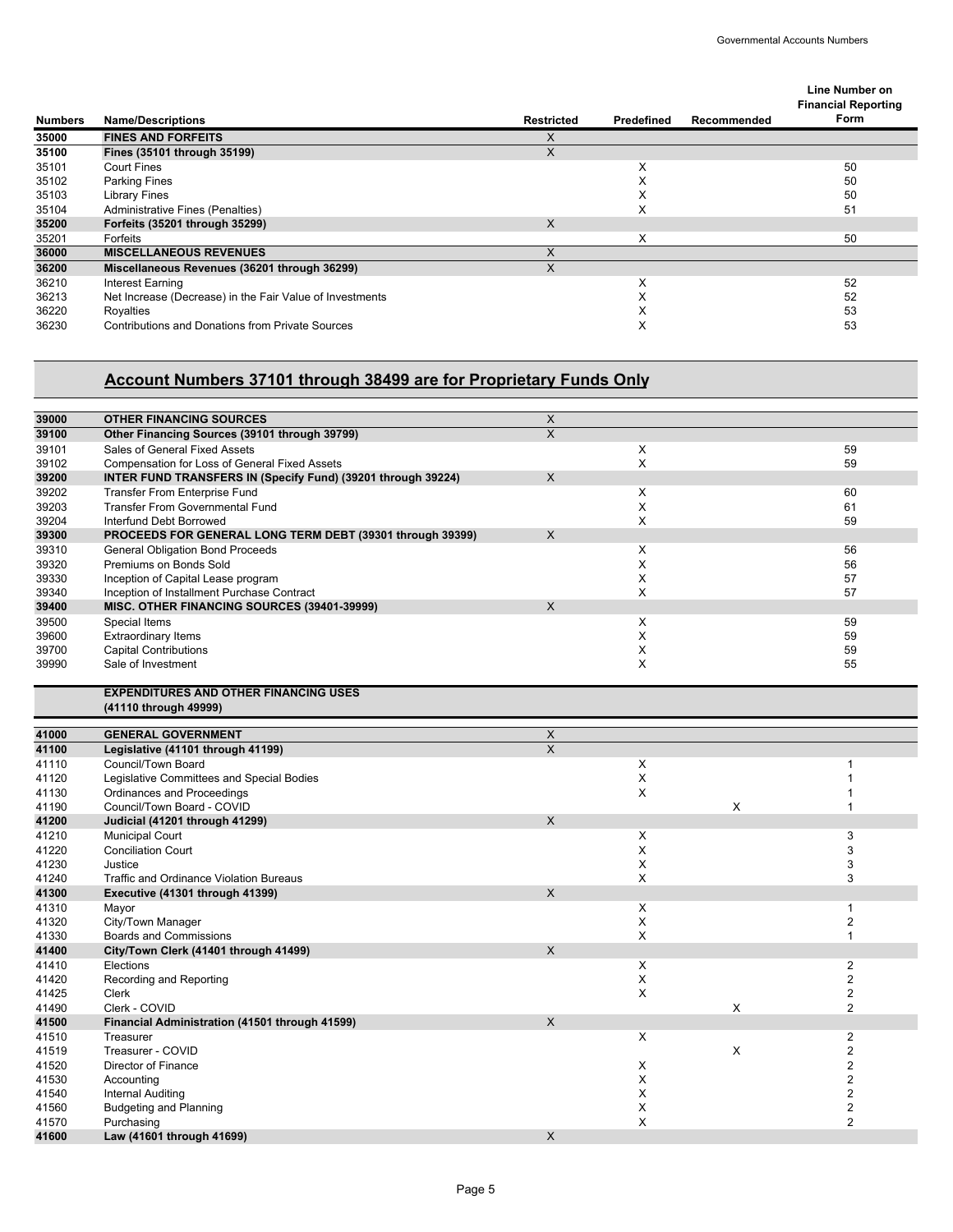|                |                                                                                  |                           |             |             | Line Number on<br><b>Financial Reporting</b> |
|----------------|----------------------------------------------------------------------------------|---------------------------|-------------|-------------|----------------------------------------------|
| <b>Numbers</b> | <b>Name/Descriptions</b>                                                         | <b>Restricted</b>         | Predefined  | Recommended | Form                                         |
| 41610          | City/Town Attorney                                                               |                           | X           |             | 3                                            |
| 41615<br>41800 | Attorney - Settlement Payments<br>Personnel Administration (44801 through 41899) |                           | X           | X           | 3<br>3                                       |
| 41900          | Other General Government (41901 through 41999)                                   | X                         |             |             |                                              |
| 41902          | Rents                                                                            |                           |             | X           | 3                                            |
| 41903          | Royalties                                                                        |                           |             | X           | 3                                            |
| 41904          | <b>Other Vendor Payments</b>                                                     |                           |             | X           | 3                                            |
| 41910          | Planning and Zoning                                                              |                           | X           |             | 3                                            |
| 41920          | Data Processing                                                                  |                           | X           |             | 3<br>3                                       |
| 41930<br>41940 | Research and Investigation<br>General Government Buildings and Plant             |                           | X<br>X      |             | 3                                            |
| 41950          | Assessing                                                                        |                           |             | Χ           | 3                                            |
| 41960          | Elections (other than clerk)                                                     |                           |             | Χ           | 3                                            |
| 41970          | Insurance (LMCIT, MATIT, worker's comp. etc)                                     |                           |             | X           | 3                                            |
| 41990          | Other General Government - COVID                                                 |                           |             | X           | 3                                            |
| 41995          | Election - COVID                                                                 |                           |             | Χ           | 3                                            |
| 42000          | <b>PUBLIC SAFETY</b>                                                             | $\boldsymbol{\mathsf{X}}$ |             |             |                                              |
| 42100          | Police (42101 through 42199)<br>Police Administration                            | $\pmb{\times}$            |             |             |                                              |
| 42110<br>42120 | Crime Control and Investigation                                                  |                           | X<br>X      |             | 5<br>5                                       |
| 42121          | Criminal Investigation                                                           |                           | X           |             | 5                                            |
| 42122          | Vice Control                                                                     |                           | X           |             | 5                                            |
| 42123          | Patrol                                                                           |                           | X           |             | 5                                            |
| 42124          | Records and Identification                                                       |                           | X           |             | 5                                            |
| 42125          | Youth Investigation and Control                                                  |                           | X           |             | 5                                            |
| 42126          | <b>Custody of Prisoners</b>                                                      |                           | X           |             | 5                                            |
| 42127<br>42128 | <b>Custody of Property</b><br>Crime Laboratory                                   |                           | X<br>X      |             | 5<br>5                                       |
| 42130          | <b>Traffic Control</b>                                                           |                           | X           |             | 5                                            |
| 42131          | Motor Vehicle Inspection and Regulation                                          |                           | Χ           |             | 5                                            |
| 42140          | <b>Police Training</b>                                                           |                           | X           |             | 5                                            |
| 42150          | <b>Police Support Services</b>                                                   |                           | X           |             | 5                                            |
| 42151          | <b>Communication Services</b>                                                    |                           | X           |             | 5                                            |
| 42152          | <b>Automotive Services</b>                                                       |                           | X           |             | 5<br>9                                       |
| 42153<br>42154 | <b>Ambulance Services</b><br><b>Medical Services</b>                             |                           | X<br>X      |             | 9                                            |
| 42160          | <b>Special Detail Services</b>                                                   |                           | X           |             | 5                                            |
| 42170          | Police Stations and Buildings                                                    |                           | X           |             | 5                                            |
| 42200          | Fire (42201 through 42299)                                                       | X                         |             |             |                                              |
| 42210          | Fire Administration                                                              |                           | X           |             | 11                                           |
| 42220          | Fire Fighting                                                                    |                           | X           |             | 11                                           |
| 42230          | Fire Prevention                                                                  |                           | X           |             | 11                                           |
| 42240<br>42250 | Fire Training<br>Fire Communication                                              |                           | X<br>X      |             | 11<br>11                                     |
| 42260          | <b>Fire Repair Services</b>                                                      |                           | X           |             | 11                                           |
| 42270          | <b>Medical Services</b>                                                          |                           | X           |             | 11                                           |
| 42280          | Fire Stations and Buildings                                                      |                           | $\mathsf X$ |             | 11                                           |
| 42299          | Fire - COVID                                                                     |                           |             | $\mathsf X$ | 11                                           |
| 42300          | Corrections (42301 through 42399)                                                | $\mathsf X$               |             |             |                                              |
| 42301<br>42400 | <b>Corrections Expenditures</b><br>Building Inspections (42401 through 42499)    | $\mathsf X$               | X           |             | $\overline{7}$                               |
| 42401          | <b>Building Inspections Administration</b>                                       |                           | X           |             | 13                                           |
| 42402          | <b>Plumbing Inspections</b>                                                      |                           | X           |             | 13                                           |
| 42403          | <b>Electrical Inspections</b>                                                    |                           | X           |             | 13                                           |
| 42404          | Gas Inspections                                                                  |                           | X           |             | 13                                           |
| 42405          | Air Conditioning Inspections                                                     |                           | X           |             | 13                                           |
| 42406          | <b>Boiler Inspections</b>                                                        |                           | X           |             | 13                                           |
| 42407          | Elevator Inspections                                                             |                           | X           |             | 13                                           |
| 42500<br>42501 | Civil Defense (42501 through 42599)<br>Civil Defense Expenditures                | $\mathsf{x}$              | X           |             | 13                                           |
| 42600          | Traffic Engineering (42601 through 42699)                                        | $\mathsf X$               |             |             |                                              |
| 42601          | <b>Traffic Engineering Expenditures</b>                                          |                           |             |             | 13                                           |
| 42700          | Animal Control (42701 through 42799)                                             | $\mathsf{X}$              |             |             |                                              |
| 42701          | <b>Animal Control Expenditures</b>                                               |                           |             |             | 13                                           |
| 42800          | Other Protection (42801 through 42899)                                           | $\mathsf X$               |             |             |                                              |
| 42810          | Militia and Armories                                                             |                           | X           |             | 13                                           |
| 42820          | <b>Examination of Licensed Occupations</b>                                       |                           | X           |             | 13                                           |
| 42830<br>42840 | <b>Public Scales</b><br>Weights and Measures                                     |                           | X<br>X      |             | 13<br>13                                     |
| 42850          | <b>Flood Control</b>                                                             |                           | $\mathsf X$ |             | 13                                           |
| 42870          | Other Public Safety - COVID                                                      |                           |             | $\mathsf X$ | 13                                           |
|                |                                                                                  |                           |             |             |                                              |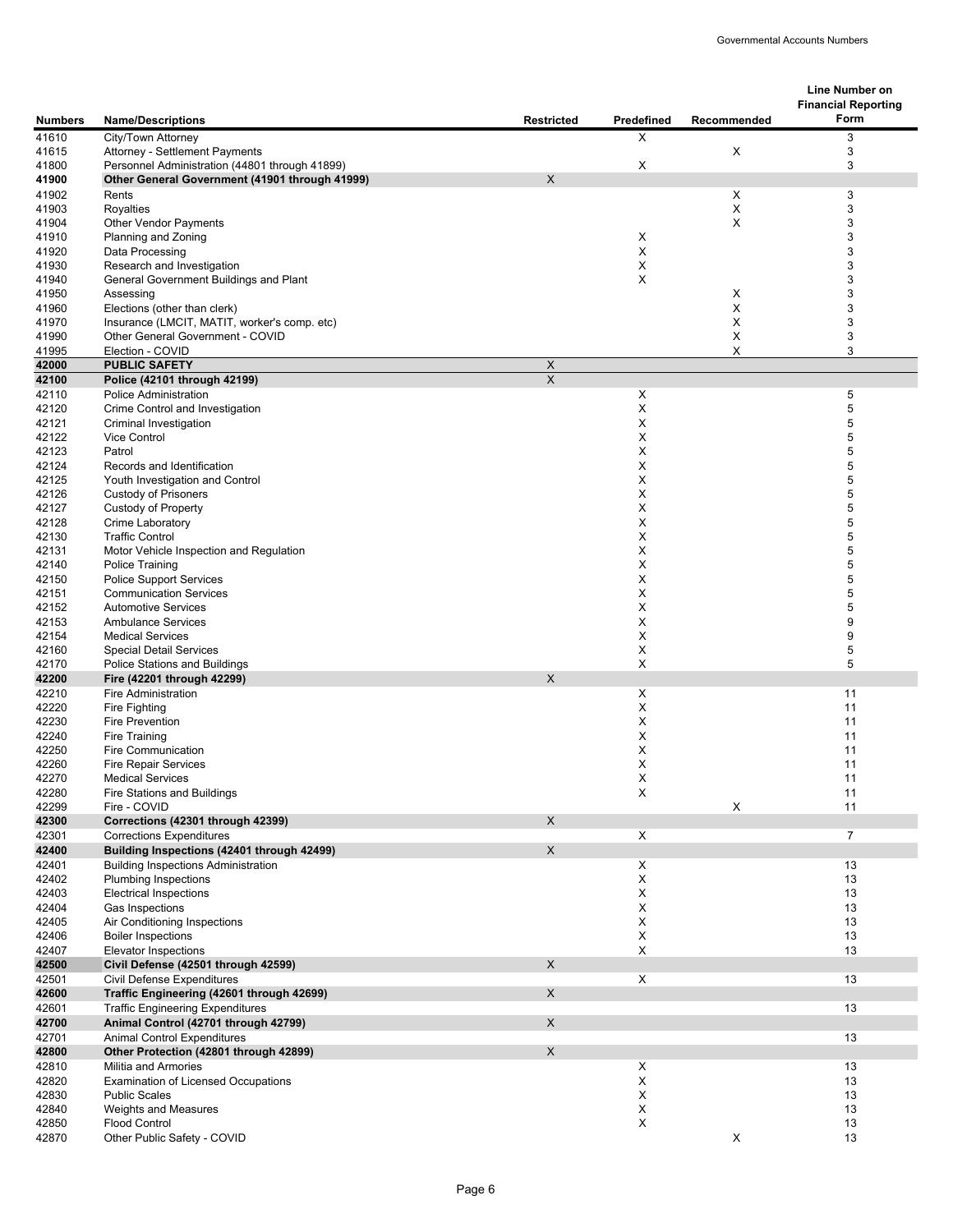|                |                                                                                        |                           |            |             | <b>Line Number on</b>              |
|----------------|----------------------------------------------------------------------------------------|---------------------------|------------|-------------|------------------------------------|
| <b>Numbers</b> | <b>Name/Descriptions</b>                                                               | <b>Restricted</b>         | Predefined | Recommended | <b>Financial Reporting</b><br>Form |
| 43000          | <b>PUBLIC WORKS</b>                                                                    | X                         |            |             |                                    |
| 43100          | Highways, Streets and Roadways (43101 through 43199)                                   | $\mathsf{X}$              |            |             |                                    |
| 43121          | <b>Paved Streets</b>                                                                   |                           | X          |             | 16                                 |
| 43122          | <b>Unpaved Streets</b>                                                                 |                           | X          |             | 16                                 |
| 43123          | Alleys                                                                                 |                           | X          |             | 16                                 |
| 43124          | <b>Sidewalks and Crosswalks</b><br>Ice and Snow Removal                                |                           | X<br>X     |             | 16<br>17                           |
| 43125<br>43126 | Road and Bridge Equipment                                                              |                           | X          |             | 16                                 |
| 43130          | Bridges, Viaducts and Grade Separations                                                |                           | X          |             | 16                                 |
| 43150          | Storm Drainage                                                                         |                           | X          |             | 16                                 |
| 43160          | <b>Street Lighting</b>                                                                 |                           | X          |             | 19                                 |
| 43170          | <b>Street Cleaning</b>                                                                 |                           | X          |             | 16                                 |
| 43190<br>43200 | Streets - COVID<br>Sanitation (43201 through 43299)                                    | X                         |            | X           | 16                                 |
| 43210          | Sanitation Administration                                                              |                           | X          |             | 22                                 |
| 43230          | Waste (Refuse) Collection                                                              |                           | X          |             | 22                                 |
| 43240          | Waste (Refuse) Disposal                                                                |                           | X          |             | 22                                 |
| 43250          | Sewage Collection and Disposal                                                         |                           | Χ          |             | 22                                 |
| 43251          | <b>Sanitary Sewer Construction</b>                                                     |                           | X          |             | 22                                 |
| 43252<br>43253 | Sanitary Sewer Maintenance<br><b>Sanitary Sewer Cleaning</b>                           |                           | X<br>X     |             | 22<br>22                           |
| 43254          | <b>New Sewer Services</b>                                                              |                           | Χ          |             | 22                                 |
| 43255          | <b>Sewer Lift Stations</b>                                                             |                           | X          |             | 22                                 |
| 43256          | <b>Sewage Treatment Plants</b>                                                         |                           | Χ          |             | 22                                 |
| 43260          | <b>Weed Control</b>                                                                    |                           | X          |             | 23                                 |
| 43270          | Pest Control                                                                           |                           | X          |             | 23                                 |
| 44000          | <b>HEALTH AND HUMAN SERVICES</b>                                                       | $\boldsymbol{\mathsf{X}}$ |            |             |                                    |
| 44100          | Health (44101 through 44199)                                                           | $\overline{\mathsf{x}}$   |            |             |                                    |
| 44110          | <b>Public Health Administration</b>                                                    |                           | Χ          |             | 25                                 |
| 44120          | <b>Vital Statistics</b>                                                                |                           | X          |             | 25                                 |
| 44130          | Regulation and Inspection                                                              |                           | X          |             | 25                                 |
| 44131<br>44133 | Food and Restaurants                                                                   |                           | X<br>X     |             | 25<br>25                           |
| 44140          | Other Sanitary Inspection<br>Communicable Disease Control                              |                           | Χ          |             | 25                                 |
| 44141          | Tuberculosis                                                                           |                           | X          |             | 25                                 |
| 44142          | <b>Venereal Disease</b>                                                                |                           | X          |             | 25                                 |
| 44143          | Rabies                                                                                 |                           | X          |             | 25                                 |
| 44144          | <b>Other Communicable Diseases</b>                                                     |                           | Χ          |             | 25                                 |
| 44150<br>44160 | Maternal and Child Health Services<br><b>Adult Health Services</b>                     |                           | Χ<br>Χ     |             | 25<br>25                           |
| 44170          | <b>Health Centers and General Clinics</b>                                              |                           | X          |             | 25                                 |
| 44180          | Laboratory                                                                             |                           | X          |             | 25                                 |
| 44190          | Health - COVID                                                                         |                           |            | X           | 25                                 |
| 44400          | Human Services (44401 through 44499)                                                   | X                         |            |             |                                    |
| 44401          | Human Service Expenditures                                                             |                           | Χ          |             | 25                                 |
| 45000<br>45010 | CULTURE - RECREATION (45001 through 42199)<br><b>Culture-Recreation Administration</b> | $\boldsymbol{\mathsf{X}}$ | X          |             | 35                                 |
| 45100          | Recreation (45101 through 45199)                                                       | X                         |            |             |                                    |
| 45120          | <b>Participant Recreation</b>                                                          |                           | X          |             | 35                                 |
| 45121          | Supervision                                                                            |                           | X          |             | 35                                 |
| 45122          | <b>Recreation Centers</b>                                                              |                           | Х          |             | 35                                 |
| 45123          | Playgrounds                                                                            |                           | Х          |             | 35<br>35                           |
| 45124<br>45125 | <b>Swimming Pools</b><br><b>Golf Courses</b>                                           |                           | Х<br>X     |             | 35                                 |
| 45126          | <b>Tennis Centers</b>                                                                  |                           | Х          |             | 35                                 |
| 45127          | <b>Other Recreation Facilities</b>                                                     |                           | X          |             | 35                                 |
| 45170          | <b>Spectator Recreation</b>                                                            |                           | X          |             | 35                                 |
| 45171          | <b>Botanical Gardens</b>                                                               |                           | X          |             | 35                                 |
| 45172          | Museums                                                                                |                           | X          |             | 35                                 |
| 45173<br>45174 | <b>Art Galleries</b><br>Zoos                                                           |                           | X<br>Х     |             | 35<br>35                           |
| 45175          | Other Spectator Recreation                                                             |                           | X          |             | 35                                 |
| 45180          | <b>Special Recreation Facilities</b>                                                   |                           | X          |             | 35                                 |
| 45181          | Auditoriums                                                                            |                           | X          |             | 35                                 |
| 45182          | Stadiums                                                                               |                           | Χ          |             | 35                                 |
| 45183          | <b>Camping Areas</b>                                                                   |                           | X          |             | 35                                 |
| 45184<br>45185 | <b>Boat Harbors</b><br>Refectories                                                     |                           | X<br>X     |             | 35<br>35                           |
| 45186          | Senior Citizens Recreation                                                             |                           | X          |             | 35                                 |
| 45200          | Parks (45201 through 45299)                                                            | X                         |            |             |                                    |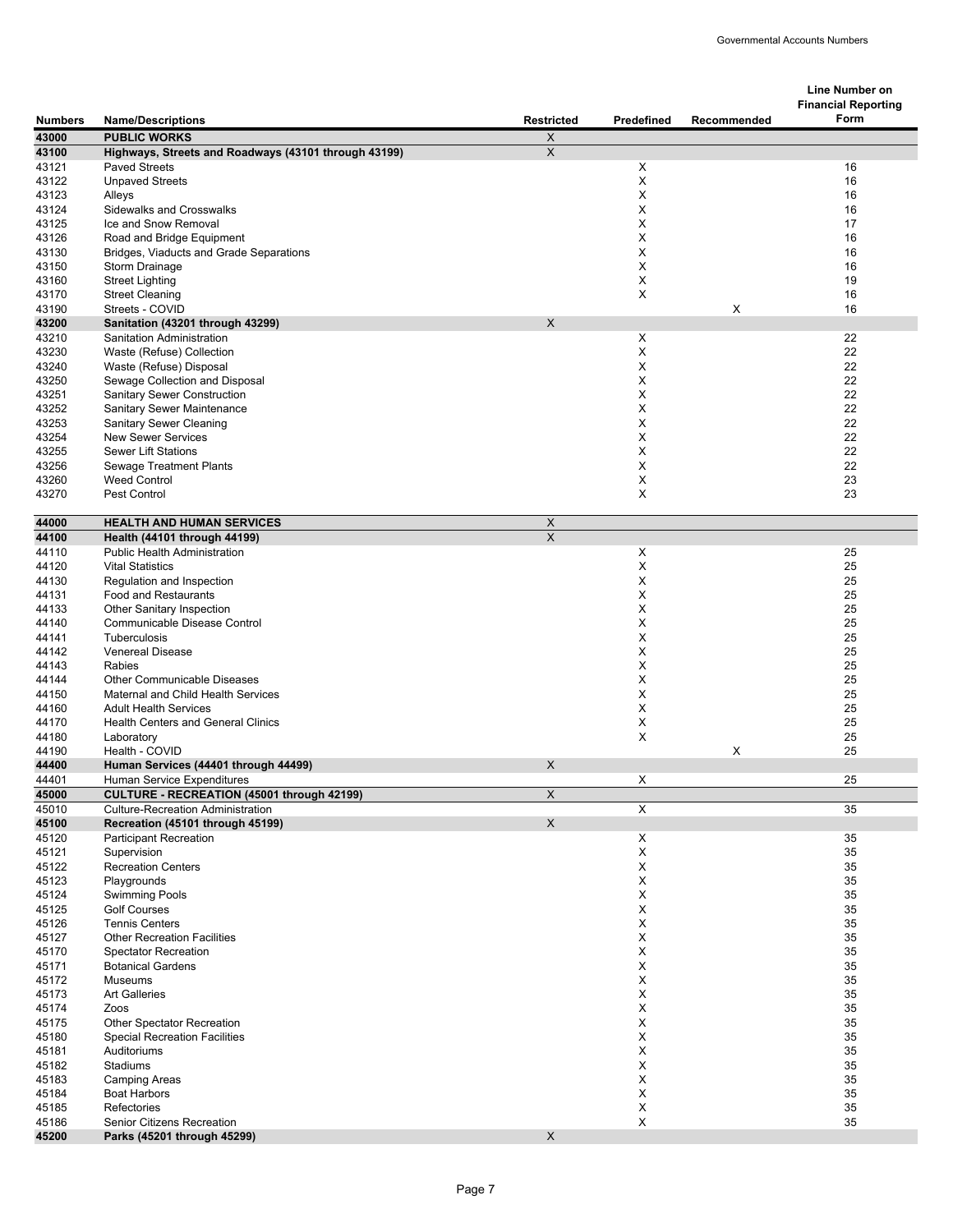| Form<br><b>Name/Descriptions</b><br>Restricted<br>Predefined<br>Recommended<br><b>Numbers</b><br>45201<br>35<br>Supervision<br>X<br>45202<br>Park Areas<br>X<br>35<br>35<br>45203<br>X<br>Parkways and Boulevards<br>X<br>35<br>45204<br>Forestry and Nursery<br>35<br>45205<br>X<br>Park Policing<br>45206<br>X<br>35<br>Park Lighting<br>X<br>Parks - COVID<br>35<br>45230<br>X<br>35<br><b>Broadband</b><br>45300<br>X<br>35<br>45301<br>Broadband - COVID<br>X<br>45500<br>Libraries (45501 through 45599)<br>X<br>33<br>45501<br><b>Library Administration</b><br>X<br>Circulation<br>33<br>45502<br>X<br>33<br>45503<br>Catalog<br>X<br>33<br>45504<br>Reference<br>X<br>33<br>45505<br>Order<br>33<br>45506<br>Periodicals<br>X<br>X<br>33<br>45507<br>Extension<br>33<br>45508<br>X<br><b>Special Collections</b><br>X<br>33<br>45509<br><b>Branch Libraries</b><br>X<br>33<br>45520<br>Libraries - COVID<br>X<br>46100<br>Conservation of Natural Resources (46101 through 46199)<br>46101<br><b>Water Resources</b><br>X<br>41<br>X<br>41<br>46102<br>Shade Tree Disease Control<br>46300<br>Urban Redevelopment and Housing (46301 through 46399)<br>X<br>X<br>46310<br>37<br>Urban Redevelopment and Housing Administration<br>X<br>37<br>46320<br>Urban Redevelopment<br>X<br>46321<br>Redevelopment Administration<br>37<br><b>Rehabilitation Projects</b><br>X<br>37<br>46323<br>X<br>37<br>46324<br><b>Clearance Projects</b><br>X<br>46325<br>Relocation<br>37<br>46330<br>X<br>37<br><b>Public Housing Projects</b><br>X<br>Other Urban Redevelopment and Housing<br>37<br>46340<br>X<br>37<br>46390<br>Housing - COVID<br>Economic Development and Assistance (46501 through 46699)<br>$\times$<br>46500<br><b>Economic Development and Assistance</b><br>X<br>39<br>46510<br>X<br>39<br>46520<br><b>Economic Development</b><br>X<br>39<br>Economic Development - COVID<br>46590<br>Economic Opportunity (46601 through 46699)<br>X<br>46600<br>46610<br>X<br>39<br>Job Corps<br>X<br>39<br>46611<br>Men's Urban Training Centers<br>X<br>39<br>46612<br>Women's Urban Training Centers<br>Х<br>39<br>46613<br><b>Rural Conservation Centers</b><br>39<br>X<br>46614<br>Youth Camps<br>х<br>39<br>46620<br>Youth Work-Training Programs<br>X<br>39<br>46621<br>In-School Projects<br>Out-of-School Projects<br>39<br>46622<br>х<br><b>Community Action Programs</b><br>X<br>39<br>46630<br>39<br>46631<br>Pre-School Readiness Program<br>Х<br>46632<br><b>Study Centers</b><br>X<br>39<br>39<br>46633<br>Day Care Centers<br>X<br>46634<br>Remedial Instruction for Elementary School Students<br>X<br>39<br>39<br>46635<br>Family Health Education<br>Х<br>X<br>46640<br><b>Adult Basic Education</b><br>39<br>X<br>39<br>46650<br>Assistance to Migrant Agricultural Workers and Families<br>X<br>46660<br>Work Experience Programs for Needy Persons<br>39<br>DEBT SERVICE *** use object code 600-699***<br>$\boldsymbol{\mathsf{X}}$<br>47000<br>$\overline{X}$<br>47100<br>Principal Payments (47101 through 47199)<br>47110<br><b>Bond Principal</b><br>X<br>54<br>X<br>55<br>47120<br>Other Debt Principal<br>X<br>55<br>47130<br>Principal - Short-Term Debt<br>X<br>47200<br>Interest Payments (47201 through 47299)<br>47210<br>Interest - Bonds<br>X<br>56<br>X<br>47220<br>Interest - Other Debt<br>56<br>X<br>47230<br>Interest - Short-Term Debt<br>56<br>47500<br>Fiscal Agent's Fees (47501 through 47599)<br>X<br>47501<br><b>Fiscal Agent's Fees</b><br>X<br>56<br>X<br>47600<br>Issuance Costs (47601 through 47699)<br><b>Issuance Costs</b><br>47601<br>X<br>56<br>MISCELLANEOUS EXPENDITURES (49001 through 49099)<br>$\mathsf X$<br>49000<br>49010<br>Cemetery (49010 through 49019)<br>X<br>47<br>Community Education (49020 through 49029)<br>X<br>49020<br>35 |  |  | <b>Line Number on</b>      |
|---------------------------------------------------------------------------------------------------------------------------------------------------------------------------------------------------------------------------------------------------------------------------------------------------------------------------------------------------------------------------------------------------------------------------------------------------------------------------------------------------------------------------------------------------------------------------------------------------------------------------------------------------------------------------------------------------------------------------------------------------------------------------------------------------------------------------------------------------------------------------------------------------------------------------------------------------------------------------------------------------------------------------------------------------------------------------------------------------------------------------------------------------------------------------------------------------------------------------------------------------------------------------------------------------------------------------------------------------------------------------------------------------------------------------------------------------------------------------------------------------------------------------------------------------------------------------------------------------------------------------------------------------------------------------------------------------------------------------------------------------------------------------------------------------------------------------------------------------------------------------------------------------------------------------------------------------------------------------------------------------------------------------------------------------------------------------------------------------------------------------------------------------------------------------------------------------------------------------------------------------------------------------------------------------------------------------------------------------------------------------------------------------------------------------------------------------------------------------------------------------------------------------------------------------------------------------------------------------------------------------------------------------------------------------------------------------------------------------------------------------------------------------------------------------------------------------------------------------------------------------------------------------------------------------------------------------------------------------------------------------------------------------------------------------------------------------------------------------------------------------------------------------------------------------------------------------------------------------------------------------------------------------------------------------------------------------------------------------------------------------------------------------------------------------------------------------------------------------------------------------------------------------------------------------------------------------------------------------------------------------------------------------------------------------------------------------------------------------------------------------------------------------------------------------------------|--|--|----------------------------|
|                                                                                                                                                                                                                                                                                                                                                                                                                                                                                                                                                                                                                                                                                                                                                                                                                                                                                                                                                                                                                                                                                                                                                                                                                                                                                                                                                                                                                                                                                                                                                                                                                                                                                                                                                                                                                                                                                                                                                                                                                                                                                                                                                                                                                                                                                                                                                                                                                                                                                                                                                                                                                                                                                                                                                                                                                                                                                                                                                                                                                                                                                                                                                                                                                                                                                                                                                                                                                                                                                                                                                                                                                                                                                                                                                                                                               |  |  | <b>Financial Reporting</b> |
|                                                                                                                                                                                                                                                                                                                                                                                                                                                                                                                                                                                                                                                                                                                                                                                                                                                                                                                                                                                                                                                                                                                                                                                                                                                                                                                                                                                                                                                                                                                                                                                                                                                                                                                                                                                                                                                                                                                                                                                                                                                                                                                                                                                                                                                                                                                                                                                                                                                                                                                                                                                                                                                                                                                                                                                                                                                                                                                                                                                                                                                                                                                                                                                                                                                                                                                                                                                                                                                                                                                                                                                                                                                                                                                                                                                                               |  |  |                            |
|                                                                                                                                                                                                                                                                                                                                                                                                                                                                                                                                                                                                                                                                                                                                                                                                                                                                                                                                                                                                                                                                                                                                                                                                                                                                                                                                                                                                                                                                                                                                                                                                                                                                                                                                                                                                                                                                                                                                                                                                                                                                                                                                                                                                                                                                                                                                                                                                                                                                                                                                                                                                                                                                                                                                                                                                                                                                                                                                                                                                                                                                                                                                                                                                                                                                                                                                                                                                                                                                                                                                                                                                                                                                                                                                                                                                               |  |  |                            |
|                                                                                                                                                                                                                                                                                                                                                                                                                                                                                                                                                                                                                                                                                                                                                                                                                                                                                                                                                                                                                                                                                                                                                                                                                                                                                                                                                                                                                                                                                                                                                                                                                                                                                                                                                                                                                                                                                                                                                                                                                                                                                                                                                                                                                                                                                                                                                                                                                                                                                                                                                                                                                                                                                                                                                                                                                                                                                                                                                                                                                                                                                                                                                                                                                                                                                                                                                                                                                                                                                                                                                                                                                                                                                                                                                                                                               |  |  |                            |
|                                                                                                                                                                                                                                                                                                                                                                                                                                                                                                                                                                                                                                                                                                                                                                                                                                                                                                                                                                                                                                                                                                                                                                                                                                                                                                                                                                                                                                                                                                                                                                                                                                                                                                                                                                                                                                                                                                                                                                                                                                                                                                                                                                                                                                                                                                                                                                                                                                                                                                                                                                                                                                                                                                                                                                                                                                                                                                                                                                                                                                                                                                                                                                                                                                                                                                                                                                                                                                                                                                                                                                                                                                                                                                                                                                                                               |  |  |                            |
|                                                                                                                                                                                                                                                                                                                                                                                                                                                                                                                                                                                                                                                                                                                                                                                                                                                                                                                                                                                                                                                                                                                                                                                                                                                                                                                                                                                                                                                                                                                                                                                                                                                                                                                                                                                                                                                                                                                                                                                                                                                                                                                                                                                                                                                                                                                                                                                                                                                                                                                                                                                                                                                                                                                                                                                                                                                                                                                                                                                                                                                                                                                                                                                                                                                                                                                                                                                                                                                                                                                                                                                                                                                                                                                                                                                                               |  |  |                            |
|                                                                                                                                                                                                                                                                                                                                                                                                                                                                                                                                                                                                                                                                                                                                                                                                                                                                                                                                                                                                                                                                                                                                                                                                                                                                                                                                                                                                                                                                                                                                                                                                                                                                                                                                                                                                                                                                                                                                                                                                                                                                                                                                                                                                                                                                                                                                                                                                                                                                                                                                                                                                                                                                                                                                                                                                                                                                                                                                                                                                                                                                                                                                                                                                                                                                                                                                                                                                                                                                                                                                                                                                                                                                                                                                                                                                               |  |  |                            |
|                                                                                                                                                                                                                                                                                                                                                                                                                                                                                                                                                                                                                                                                                                                                                                                                                                                                                                                                                                                                                                                                                                                                                                                                                                                                                                                                                                                                                                                                                                                                                                                                                                                                                                                                                                                                                                                                                                                                                                                                                                                                                                                                                                                                                                                                                                                                                                                                                                                                                                                                                                                                                                                                                                                                                                                                                                                                                                                                                                                                                                                                                                                                                                                                                                                                                                                                                                                                                                                                                                                                                                                                                                                                                                                                                                                                               |  |  |                            |
|                                                                                                                                                                                                                                                                                                                                                                                                                                                                                                                                                                                                                                                                                                                                                                                                                                                                                                                                                                                                                                                                                                                                                                                                                                                                                                                                                                                                                                                                                                                                                                                                                                                                                                                                                                                                                                                                                                                                                                                                                                                                                                                                                                                                                                                                                                                                                                                                                                                                                                                                                                                                                                                                                                                                                                                                                                                                                                                                                                                                                                                                                                                                                                                                                                                                                                                                                                                                                                                                                                                                                                                                                                                                                                                                                                                                               |  |  |                            |
|                                                                                                                                                                                                                                                                                                                                                                                                                                                                                                                                                                                                                                                                                                                                                                                                                                                                                                                                                                                                                                                                                                                                                                                                                                                                                                                                                                                                                                                                                                                                                                                                                                                                                                                                                                                                                                                                                                                                                                                                                                                                                                                                                                                                                                                                                                                                                                                                                                                                                                                                                                                                                                                                                                                                                                                                                                                                                                                                                                                                                                                                                                                                                                                                                                                                                                                                                                                                                                                                                                                                                                                                                                                                                                                                                                                                               |  |  |                            |
|                                                                                                                                                                                                                                                                                                                                                                                                                                                                                                                                                                                                                                                                                                                                                                                                                                                                                                                                                                                                                                                                                                                                                                                                                                                                                                                                                                                                                                                                                                                                                                                                                                                                                                                                                                                                                                                                                                                                                                                                                                                                                                                                                                                                                                                                                                                                                                                                                                                                                                                                                                                                                                                                                                                                                                                                                                                                                                                                                                                                                                                                                                                                                                                                                                                                                                                                                                                                                                                                                                                                                                                                                                                                                                                                                                                                               |  |  |                            |
|                                                                                                                                                                                                                                                                                                                                                                                                                                                                                                                                                                                                                                                                                                                                                                                                                                                                                                                                                                                                                                                                                                                                                                                                                                                                                                                                                                                                                                                                                                                                                                                                                                                                                                                                                                                                                                                                                                                                                                                                                                                                                                                                                                                                                                                                                                                                                                                                                                                                                                                                                                                                                                                                                                                                                                                                                                                                                                                                                                                                                                                                                                                                                                                                                                                                                                                                                                                                                                                                                                                                                                                                                                                                                                                                                                                                               |  |  |                            |
|                                                                                                                                                                                                                                                                                                                                                                                                                                                                                                                                                                                                                                                                                                                                                                                                                                                                                                                                                                                                                                                                                                                                                                                                                                                                                                                                                                                                                                                                                                                                                                                                                                                                                                                                                                                                                                                                                                                                                                                                                                                                                                                                                                                                                                                                                                                                                                                                                                                                                                                                                                                                                                                                                                                                                                                                                                                                                                                                                                                                                                                                                                                                                                                                                                                                                                                                                                                                                                                                                                                                                                                                                                                                                                                                                                                                               |  |  |                            |
|                                                                                                                                                                                                                                                                                                                                                                                                                                                                                                                                                                                                                                                                                                                                                                                                                                                                                                                                                                                                                                                                                                                                                                                                                                                                                                                                                                                                                                                                                                                                                                                                                                                                                                                                                                                                                                                                                                                                                                                                                                                                                                                                                                                                                                                                                                                                                                                                                                                                                                                                                                                                                                                                                                                                                                                                                                                                                                                                                                                                                                                                                                                                                                                                                                                                                                                                                                                                                                                                                                                                                                                                                                                                                                                                                                                                               |  |  |                            |
|                                                                                                                                                                                                                                                                                                                                                                                                                                                                                                                                                                                                                                                                                                                                                                                                                                                                                                                                                                                                                                                                                                                                                                                                                                                                                                                                                                                                                                                                                                                                                                                                                                                                                                                                                                                                                                                                                                                                                                                                                                                                                                                                                                                                                                                                                                                                                                                                                                                                                                                                                                                                                                                                                                                                                                                                                                                                                                                                                                                                                                                                                                                                                                                                                                                                                                                                                                                                                                                                                                                                                                                                                                                                                                                                                                                                               |  |  |                            |
|                                                                                                                                                                                                                                                                                                                                                                                                                                                                                                                                                                                                                                                                                                                                                                                                                                                                                                                                                                                                                                                                                                                                                                                                                                                                                                                                                                                                                                                                                                                                                                                                                                                                                                                                                                                                                                                                                                                                                                                                                                                                                                                                                                                                                                                                                                                                                                                                                                                                                                                                                                                                                                                                                                                                                                                                                                                                                                                                                                                                                                                                                                                                                                                                                                                                                                                                                                                                                                                                                                                                                                                                                                                                                                                                                                                                               |  |  |                            |
|                                                                                                                                                                                                                                                                                                                                                                                                                                                                                                                                                                                                                                                                                                                                                                                                                                                                                                                                                                                                                                                                                                                                                                                                                                                                                                                                                                                                                                                                                                                                                                                                                                                                                                                                                                                                                                                                                                                                                                                                                                                                                                                                                                                                                                                                                                                                                                                                                                                                                                                                                                                                                                                                                                                                                                                                                                                                                                                                                                                                                                                                                                                                                                                                                                                                                                                                                                                                                                                                                                                                                                                                                                                                                                                                                                                                               |  |  |                            |
|                                                                                                                                                                                                                                                                                                                                                                                                                                                                                                                                                                                                                                                                                                                                                                                                                                                                                                                                                                                                                                                                                                                                                                                                                                                                                                                                                                                                                                                                                                                                                                                                                                                                                                                                                                                                                                                                                                                                                                                                                                                                                                                                                                                                                                                                                                                                                                                                                                                                                                                                                                                                                                                                                                                                                                                                                                                                                                                                                                                                                                                                                                                                                                                                                                                                                                                                                                                                                                                                                                                                                                                                                                                                                                                                                                                                               |  |  |                            |
|                                                                                                                                                                                                                                                                                                                                                                                                                                                                                                                                                                                                                                                                                                                                                                                                                                                                                                                                                                                                                                                                                                                                                                                                                                                                                                                                                                                                                                                                                                                                                                                                                                                                                                                                                                                                                                                                                                                                                                                                                                                                                                                                                                                                                                                                                                                                                                                                                                                                                                                                                                                                                                                                                                                                                                                                                                                                                                                                                                                                                                                                                                                                                                                                                                                                                                                                                                                                                                                                                                                                                                                                                                                                                                                                                                                                               |  |  |                            |
|                                                                                                                                                                                                                                                                                                                                                                                                                                                                                                                                                                                                                                                                                                                                                                                                                                                                                                                                                                                                                                                                                                                                                                                                                                                                                                                                                                                                                                                                                                                                                                                                                                                                                                                                                                                                                                                                                                                                                                                                                                                                                                                                                                                                                                                                                                                                                                                                                                                                                                                                                                                                                                                                                                                                                                                                                                                                                                                                                                                                                                                                                                                                                                                                                                                                                                                                                                                                                                                                                                                                                                                                                                                                                                                                                                                                               |  |  |                            |
|                                                                                                                                                                                                                                                                                                                                                                                                                                                                                                                                                                                                                                                                                                                                                                                                                                                                                                                                                                                                                                                                                                                                                                                                                                                                                                                                                                                                                                                                                                                                                                                                                                                                                                                                                                                                                                                                                                                                                                                                                                                                                                                                                                                                                                                                                                                                                                                                                                                                                                                                                                                                                                                                                                                                                                                                                                                                                                                                                                                                                                                                                                                                                                                                                                                                                                                                                                                                                                                                                                                                                                                                                                                                                                                                                                                                               |  |  |                            |
|                                                                                                                                                                                                                                                                                                                                                                                                                                                                                                                                                                                                                                                                                                                                                                                                                                                                                                                                                                                                                                                                                                                                                                                                                                                                                                                                                                                                                                                                                                                                                                                                                                                                                                                                                                                                                                                                                                                                                                                                                                                                                                                                                                                                                                                                                                                                                                                                                                                                                                                                                                                                                                                                                                                                                                                                                                                                                                                                                                                                                                                                                                                                                                                                                                                                                                                                                                                                                                                                                                                                                                                                                                                                                                                                                                                                               |  |  |                            |
|                                                                                                                                                                                                                                                                                                                                                                                                                                                                                                                                                                                                                                                                                                                                                                                                                                                                                                                                                                                                                                                                                                                                                                                                                                                                                                                                                                                                                                                                                                                                                                                                                                                                                                                                                                                                                                                                                                                                                                                                                                                                                                                                                                                                                                                                                                                                                                                                                                                                                                                                                                                                                                                                                                                                                                                                                                                                                                                                                                                                                                                                                                                                                                                                                                                                                                                                                                                                                                                                                                                                                                                                                                                                                                                                                                                                               |  |  |                            |
|                                                                                                                                                                                                                                                                                                                                                                                                                                                                                                                                                                                                                                                                                                                                                                                                                                                                                                                                                                                                                                                                                                                                                                                                                                                                                                                                                                                                                                                                                                                                                                                                                                                                                                                                                                                                                                                                                                                                                                                                                                                                                                                                                                                                                                                                                                                                                                                                                                                                                                                                                                                                                                                                                                                                                                                                                                                                                                                                                                                                                                                                                                                                                                                                                                                                                                                                                                                                                                                                                                                                                                                                                                                                                                                                                                                                               |  |  |                            |
|                                                                                                                                                                                                                                                                                                                                                                                                                                                                                                                                                                                                                                                                                                                                                                                                                                                                                                                                                                                                                                                                                                                                                                                                                                                                                                                                                                                                                                                                                                                                                                                                                                                                                                                                                                                                                                                                                                                                                                                                                                                                                                                                                                                                                                                                                                                                                                                                                                                                                                                                                                                                                                                                                                                                                                                                                                                                                                                                                                                                                                                                                                                                                                                                                                                                                                                                                                                                                                                                                                                                                                                                                                                                                                                                                                                                               |  |  |                            |
|                                                                                                                                                                                                                                                                                                                                                                                                                                                                                                                                                                                                                                                                                                                                                                                                                                                                                                                                                                                                                                                                                                                                                                                                                                                                                                                                                                                                                                                                                                                                                                                                                                                                                                                                                                                                                                                                                                                                                                                                                                                                                                                                                                                                                                                                                                                                                                                                                                                                                                                                                                                                                                                                                                                                                                                                                                                                                                                                                                                                                                                                                                                                                                                                                                                                                                                                                                                                                                                                                                                                                                                                                                                                                                                                                                                                               |  |  |                            |
|                                                                                                                                                                                                                                                                                                                                                                                                                                                                                                                                                                                                                                                                                                                                                                                                                                                                                                                                                                                                                                                                                                                                                                                                                                                                                                                                                                                                                                                                                                                                                                                                                                                                                                                                                                                                                                                                                                                                                                                                                                                                                                                                                                                                                                                                                                                                                                                                                                                                                                                                                                                                                                                                                                                                                                                                                                                                                                                                                                                                                                                                                                                                                                                                                                                                                                                                                                                                                                                                                                                                                                                                                                                                                                                                                                                                               |  |  |                            |
|                                                                                                                                                                                                                                                                                                                                                                                                                                                                                                                                                                                                                                                                                                                                                                                                                                                                                                                                                                                                                                                                                                                                                                                                                                                                                                                                                                                                                                                                                                                                                                                                                                                                                                                                                                                                                                                                                                                                                                                                                                                                                                                                                                                                                                                                                                                                                                                                                                                                                                                                                                                                                                                                                                                                                                                                                                                                                                                                                                                                                                                                                                                                                                                                                                                                                                                                                                                                                                                                                                                                                                                                                                                                                                                                                                                                               |  |  |                            |
|                                                                                                                                                                                                                                                                                                                                                                                                                                                                                                                                                                                                                                                                                                                                                                                                                                                                                                                                                                                                                                                                                                                                                                                                                                                                                                                                                                                                                                                                                                                                                                                                                                                                                                                                                                                                                                                                                                                                                                                                                                                                                                                                                                                                                                                                                                                                                                                                                                                                                                                                                                                                                                                                                                                                                                                                                                                                                                                                                                                                                                                                                                                                                                                                                                                                                                                                                                                                                                                                                                                                                                                                                                                                                                                                                                                                               |  |  |                            |
|                                                                                                                                                                                                                                                                                                                                                                                                                                                                                                                                                                                                                                                                                                                                                                                                                                                                                                                                                                                                                                                                                                                                                                                                                                                                                                                                                                                                                                                                                                                                                                                                                                                                                                                                                                                                                                                                                                                                                                                                                                                                                                                                                                                                                                                                                                                                                                                                                                                                                                                                                                                                                                                                                                                                                                                                                                                                                                                                                                                                                                                                                                                                                                                                                                                                                                                                                                                                                                                                                                                                                                                                                                                                                                                                                                                                               |  |  |                            |
|                                                                                                                                                                                                                                                                                                                                                                                                                                                                                                                                                                                                                                                                                                                                                                                                                                                                                                                                                                                                                                                                                                                                                                                                                                                                                                                                                                                                                                                                                                                                                                                                                                                                                                                                                                                                                                                                                                                                                                                                                                                                                                                                                                                                                                                                                                                                                                                                                                                                                                                                                                                                                                                                                                                                                                                                                                                                                                                                                                                                                                                                                                                                                                                                                                                                                                                                                                                                                                                                                                                                                                                                                                                                                                                                                                                                               |  |  |                            |
|                                                                                                                                                                                                                                                                                                                                                                                                                                                                                                                                                                                                                                                                                                                                                                                                                                                                                                                                                                                                                                                                                                                                                                                                                                                                                                                                                                                                                                                                                                                                                                                                                                                                                                                                                                                                                                                                                                                                                                                                                                                                                                                                                                                                                                                                                                                                                                                                                                                                                                                                                                                                                                                                                                                                                                                                                                                                                                                                                                                                                                                                                                                                                                                                                                                                                                                                                                                                                                                                                                                                                                                                                                                                                                                                                                                                               |  |  |                            |
|                                                                                                                                                                                                                                                                                                                                                                                                                                                                                                                                                                                                                                                                                                                                                                                                                                                                                                                                                                                                                                                                                                                                                                                                                                                                                                                                                                                                                                                                                                                                                                                                                                                                                                                                                                                                                                                                                                                                                                                                                                                                                                                                                                                                                                                                                                                                                                                                                                                                                                                                                                                                                                                                                                                                                                                                                                                                                                                                                                                                                                                                                                                                                                                                                                                                                                                                                                                                                                                                                                                                                                                                                                                                                                                                                                                                               |  |  |                            |
|                                                                                                                                                                                                                                                                                                                                                                                                                                                                                                                                                                                                                                                                                                                                                                                                                                                                                                                                                                                                                                                                                                                                                                                                                                                                                                                                                                                                                                                                                                                                                                                                                                                                                                                                                                                                                                                                                                                                                                                                                                                                                                                                                                                                                                                                                                                                                                                                                                                                                                                                                                                                                                                                                                                                                                                                                                                                                                                                                                                                                                                                                                                                                                                                                                                                                                                                                                                                                                                                                                                                                                                                                                                                                                                                                                                                               |  |  |                            |
|                                                                                                                                                                                                                                                                                                                                                                                                                                                                                                                                                                                                                                                                                                                                                                                                                                                                                                                                                                                                                                                                                                                                                                                                                                                                                                                                                                                                                                                                                                                                                                                                                                                                                                                                                                                                                                                                                                                                                                                                                                                                                                                                                                                                                                                                                                                                                                                                                                                                                                                                                                                                                                                                                                                                                                                                                                                                                                                                                                                                                                                                                                                                                                                                                                                                                                                                                                                                                                                                                                                                                                                                                                                                                                                                                                                                               |  |  |                            |
|                                                                                                                                                                                                                                                                                                                                                                                                                                                                                                                                                                                                                                                                                                                                                                                                                                                                                                                                                                                                                                                                                                                                                                                                                                                                                                                                                                                                                                                                                                                                                                                                                                                                                                                                                                                                                                                                                                                                                                                                                                                                                                                                                                                                                                                                                                                                                                                                                                                                                                                                                                                                                                                                                                                                                                                                                                                                                                                                                                                                                                                                                                                                                                                                                                                                                                                                                                                                                                                                                                                                                                                                                                                                                                                                                                                                               |  |  |                            |
|                                                                                                                                                                                                                                                                                                                                                                                                                                                                                                                                                                                                                                                                                                                                                                                                                                                                                                                                                                                                                                                                                                                                                                                                                                                                                                                                                                                                                                                                                                                                                                                                                                                                                                                                                                                                                                                                                                                                                                                                                                                                                                                                                                                                                                                                                                                                                                                                                                                                                                                                                                                                                                                                                                                                                                                                                                                                                                                                                                                                                                                                                                                                                                                                                                                                                                                                                                                                                                                                                                                                                                                                                                                                                                                                                                                                               |  |  |                            |
|                                                                                                                                                                                                                                                                                                                                                                                                                                                                                                                                                                                                                                                                                                                                                                                                                                                                                                                                                                                                                                                                                                                                                                                                                                                                                                                                                                                                                                                                                                                                                                                                                                                                                                                                                                                                                                                                                                                                                                                                                                                                                                                                                                                                                                                                                                                                                                                                                                                                                                                                                                                                                                                                                                                                                                                                                                                                                                                                                                                                                                                                                                                                                                                                                                                                                                                                                                                                                                                                                                                                                                                                                                                                                                                                                                                                               |  |  |                            |
|                                                                                                                                                                                                                                                                                                                                                                                                                                                                                                                                                                                                                                                                                                                                                                                                                                                                                                                                                                                                                                                                                                                                                                                                                                                                                                                                                                                                                                                                                                                                                                                                                                                                                                                                                                                                                                                                                                                                                                                                                                                                                                                                                                                                                                                                                                                                                                                                                                                                                                                                                                                                                                                                                                                                                                                                                                                                                                                                                                                                                                                                                                                                                                                                                                                                                                                                                                                                                                                                                                                                                                                                                                                                                                                                                                                                               |  |  |                            |
|                                                                                                                                                                                                                                                                                                                                                                                                                                                                                                                                                                                                                                                                                                                                                                                                                                                                                                                                                                                                                                                                                                                                                                                                                                                                                                                                                                                                                                                                                                                                                                                                                                                                                                                                                                                                                                                                                                                                                                                                                                                                                                                                                                                                                                                                                                                                                                                                                                                                                                                                                                                                                                                                                                                                                                                                                                                                                                                                                                                                                                                                                                                                                                                                                                                                                                                                                                                                                                                                                                                                                                                                                                                                                                                                                                                                               |  |  |                            |
|                                                                                                                                                                                                                                                                                                                                                                                                                                                                                                                                                                                                                                                                                                                                                                                                                                                                                                                                                                                                                                                                                                                                                                                                                                                                                                                                                                                                                                                                                                                                                                                                                                                                                                                                                                                                                                                                                                                                                                                                                                                                                                                                                                                                                                                                                                                                                                                                                                                                                                                                                                                                                                                                                                                                                                                                                                                                                                                                                                                                                                                                                                                                                                                                                                                                                                                                                                                                                                                                                                                                                                                                                                                                                                                                                                                                               |  |  |                            |
|                                                                                                                                                                                                                                                                                                                                                                                                                                                                                                                                                                                                                                                                                                                                                                                                                                                                                                                                                                                                                                                                                                                                                                                                                                                                                                                                                                                                                                                                                                                                                                                                                                                                                                                                                                                                                                                                                                                                                                                                                                                                                                                                                                                                                                                                                                                                                                                                                                                                                                                                                                                                                                                                                                                                                                                                                                                                                                                                                                                                                                                                                                                                                                                                                                                                                                                                                                                                                                                                                                                                                                                                                                                                                                                                                                                                               |  |  |                            |
|                                                                                                                                                                                                                                                                                                                                                                                                                                                                                                                                                                                                                                                                                                                                                                                                                                                                                                                                                                                                                                                                                                                                                                                                                                                                                                                                                                                                                                                                                                                                                                                                                                                                                                                                                                                                                                                                                                                                                                                                                                                                                                                                                                                                                                                                                                                                                                                                                                                                                                                                                                                                                                                                                                                                                                                                                                                                                                                                                                                                                                                                                                                                                                                                                                                                                                                                                                                                                                                                                                                                                                                                                                                                                                                                                                                                               |  |  |                            |
|                                                                                                                                                                                                                                                                                                                                                                                                                                                                                                                                                                                                                                                                                                                                                                                                                                                                                                                                                                                                                                                                                                                                                                                                                                                                                                                                                                                                                                                                                                                                                                                                                                                                                                                                                                                                                                                                                                                                                                                                                                                                                                                                                                                                                                                                                                                                                                                                                                                                                                                                                                                                                                                                                                                                                                                                                                                                                                                                                                                                                                                                                                                                                                                                                                                                                                                                                                                                                                                                                                                                                                                                                                                                                                                                                                                                               |  |  |                            |
|                                                                                                                                                                                                                                                                                                                                                                                                                                                                                                                                                                                                                                                                                                                                                                                                                                                                                                                                                                                                                                                                                                                                                                                                                                                                                                                                                                                                                                                                                                                                                                                                                                                                                                                                                                                                                                                                                                                                                                                                                                                                                                                                                                                                                                                                                                                                                                                                                                                                                                                                                                                                                                                                                                                                                                                                                                                                                                                                                                                                                                                                                                                                                                                                                                                                                                                                                                                                                                                                                                                                                                                                                                                                                                                                                                                                               |  |  |                            |
|                                                                                                                                                                                                                                                                                                                                                                                                                                                                                                                                                                                                                                                                                                                                                                                                                                                                                                                                                                                                                                                                                                                                                                                                                                                                                                                                                                                                                                                                                                                                                                                                                                                                                                                                                                                                                                                                                                                                                                                                                                                                                                                                                                                                                                                                                                                                                                                                                                                                                                                                                                                                                                                                                                                                                                                                                                                                                                                                                                                                                                                                                                                                                                                                                                                                                                                                                                                                                                                                                                                                                                                                                                                                                                                                                                                                               |  |  |                            |
|                                                                                                                                                                                                                                                                                                                                                                                                                                                                                                                                                                                                                                                                                                                                                                                                                                                                                                                                                                                                                                                                                                                                                                                                                                                                                                                                                                                                                                                                                                                                                                                                                                                                                                                                                                                                                                                                                                                                                                                                                                                                                                                                                                                                                                                                                                                                                                                                                                                                                                                                                                                                                                                                                                                                                                                                                                                                                                                                                                                                                                                                                                                                                                                                                                                                                                                                                                                                                                                                                                                                                                                                                                                                                                                                                                                                               |  |  |                            |
|                                                                                                                                                                                                                                                                                                                                                                                                                                                                                                                                                                                                                                                                                                                                                                                                                                                                                                                                                                                                                                                                                                                                                                                                                                                                                                                                                                                                                                                                                                                                                                                                                                                                                                                                                                                                                                                                                                                                                                                                                                                                                                                                                                                                                                                                                                                                                                                                                                                                                                                                                                                                                                                                                                                                                                                                                                                                                                                                                                                                                                                                                                                                                                                                                                                                                                                                                                                                                                                                                                                                                                                                                                                                                                                                                                                                               |  |  |                            |
|                                                                                                                                                                                                                                                                                                                                                                                                                                                                                                                                                                                                                                                                                                                                                                                                                                                                                                                                                                                                                                                                                                                                                                                                                                                                                                                                                                                                                                                                                                                                                                                                                                                                                                                                                                                                                                                                                                                                                                                                                                                                                                                                                                                                                                                                                                                                                                                                                                                                                                                                                                                                                                                                                                                                                                                                                                                                                                                                                                                                                                                                                                                                                                                                                                                                                                                                                                                                                                                                                                                                                                                                                                                                                                                                                                                                               |  |  |                            |
|                                                                                                                                                                                                                                                                                                                                                                                                                                                                                                                                                                                                                                                                                                                                                                                                                                                                                                                                                                                                                                                                                                                                                                                                                                                                                                                                                                                                                                                                                                                                                                                                                                                                                                                                                                                                                                                                                                                                                                                                                                                                                                                                                                                                                                                                                                                                                                                                                                                                                                                                                                                                                                                                                                                                                                                                                                                                                                                                                                                                                                                                                                                                                                                                                                                                                                                                                                                                                                                                                                                                                                                                                                                                                                                                                                                                               |  |  |                            |
|                                                                                                                                                                                                                                                                                                                                                                                                                                                                                                                                                                                                                                                                                                                                                                                                                                                                                                                                                                                                                                                                                                                                                                                                                                                                                                                                                                                                                                                                                                                                                                                                                                                                                                                                                                                                                                                                                                                                                                                                                                                                                                                                                                                                                                                                                                                                                                                                                                                                                                                                                                                                                                                                                                                                                                                                                                                                                                                                                                                                                                                                                                                                                                                                                                                                                                                                                                                                                                                                                                                                                                                                                                                                                                                                                                                                               |  |  |                            |
|                                                                                                                                                                                                                                                                                                                                                                                                                                                                                                                                                                                                                                                                                                                                                                                                                                                                                                                                                                                                                                                                                                                                                                                                                                                                                                                                                                                                                                                                                                                                                                                                                                                                                                                                                                                                                                                                                                                                                                                                                                                                                                                                                                                                                                                                                                                                                                                                                                                                                                                                                                                                                                                                                                                                                                                                                                                                                                                                                                                                                                                                                                                                                                                                                                                                                                                                                                                                                                                                                                                                                                                                                                                                                                                                                                                                               |  |  |                            |
|                                                                                                                                                                                                                                                                                                                                                                                                                                                                                                                                                                                                                                                                                                                                                                                                                                                                                                                                                                                                                                                                                                                                                                                                                                                                                                                                                                                                                                                                                                                                                                                                                                                                                                                                                                                                                                                                                                                                                                                                                                                                                                                                                                                                                                                                                                                                                                                                                                                                                                                                                                                                                                                                                                                                                                                                                                                                                                                                                                                                                                                                                                                                                                                                                                                                                                                                                                                                                                                                                                                                                                                                                                                                                                                                                                                                               |  |  |                            |
|                                                                                                                                                                                                                                                                                                                                                                                                                                                                                                                                                                                                                                                                                                                                                                                                                                                                                                                                                                                                                                                                                                                                                                                                                                                                                                                                                                                                                                                                                                                                                                                                                                                                                                                                                                                                                                                                                                                                                                                                                                                                                                                                                                                                                                                                                                                                                                                                                                                                                                                                                                                                                                                                                                                                                                                                                                                                                                                                                                                                                                                                                                                                                                                                                                                                                                                                                                                                                                                                                                                                                                                                                                                                                                                                                                                                               |  |  |                            |
|                                                                                                                                                                                                                                                                                                                                                                                                                                                                                                                                                                                                                                                                                                                                                                                                                                                                                                                                                                                                                                                                                                                                                                                                                                                                                                                                                                                                                                                                                                                                                                                                                                                                                                                                                                                                                                                                                                                                                                                                                                                                                                                                                                                                                                                                                                                                                                                                                                                                                                                                                                                                                                                                                                                                                                                                                                                                                                                                                                                                                                                                                                                                                                                                                                                                                                                                                                                                                                                                                                                                                                                                                                                                                                                                                                                                               |  |  |                            |
|                                                                                                                                                                                                                                                                                                                                                                                                                                                                                                                                                                                                                                                                                                                                                                                                                                                                                                                                                                                                                                                                                                                                                                                                                                                                                                                                                                                                                                                                                                                                                                                                                                                                                                                                                                                                                                                                                                                                                                                                                                                                                                                                                                                                                                                                                                                                                                                                                                                                                                                                                                                                                                                                                                                                                                                                                                                                                                                                                                                                                                                                                                                                                                                                                                                                                                                                                                                                                                                                                                                                                                                                                                                                                                                                                                                                               |  |  |                            |
|                                                                                                                                                                                                                                                                                                                                                                                                                                                                                                                                                                                                                                                                                                                                                                                                                                                                                                                                                                                                                                                                                                                                                                                                                                                                                                                                                                                                                                                                                                                                                                                                                                                                                                                                                                                                                                                                                                                                                                                                                                                                                                                                                                                                                                                                                                                                                                                                                                                                                                                                                                                                                                                                                                                                                                                                                                                                                                                                                                                                                                                                                                                                                                                                                                                                                                                                                                                                                                                                                                                                                                                                                                                                                                                                                                                                               |  |  |                            |
|                                                                                                                                                                                                                                                                                                                                                                                                                                                                                                                                                                                                                                                                                                                                                                                                                                                                                                                                                                                                                                                                                                                                                                                                                                                                                                                                                                                                                                                                                                                                                                                                                                                                                                                                                                                                                                                                                                                                                                                                                                                                                                                                                                                                                                                                                                                                                                                                                                                                                                                                                                                                                                                                                                                                                                                                                                                                                                                                                                                                                                                                                                                                                                                                                                                                                                                                                                                                                                                                                                                                                                                                                                                                                                                                                                                                               |  |  |                            |
|                                                                                                                                                                                                                                                                                                                                                                                                                                                                                                                                                                                                                                                                                                                                                                                                                                                                                                                                                                                                                                                                                                                                                                                                                                                                                                                                                                                                                                                                                                                                                                                                                                                                                                                                                                                                                                                                                                                                                                                                                                                                                                                                                                                                                                                                                                                                                                                                                                                                                                                                                                                                                                                                                                                                                                                                                                                                                                                                                                                                                                                                                                                                                                                                                                                                                                                                                                                                                                                                                                                                                                                                                                                                                                                                                                                                               |  |  |                            |
|                                                                                                                                                                                                                                                                                                                                                                                                                                                                                                                                                                                                                                                                                                                                                                                                                                                                                                                                                                                                                                                                                                                                                                                                                                                                                                                                                                                                                                                                                                                                                                                                                                                                                                                                                                                                                                                                                                                                                                                                                                                                                                                                                                                                                                                                                                                                                                                                                                                                                                                                                                                                                                                                                                                                                                                                                                                                                                                                                                                                                                                                                                                                                                                                                                                                                                                                                                                                                                                                                                                                                                                                                                                                                                                                                                                                               |  |  |                            |
|                                                                                                                                                                                                                                                                                                                                                                                                                                                                                                                                                                                                                                                                                                                                                                                                                                                                                                                                                                                                                                                                                                                                                                                                                                                                                                                                                                                                                                                                                                                                                                                                                                                                                                                                                                                                                                                                                                                                                                                                                                                                                                                                                                                                                                                                                                                                                                                                                                                                                                                                                                                                                                                                                                                                                                                                                                                                                                                                                                                                                                                                                                                                                                                                                                                                                                                                                                                                                                                                                                                                                                                                                                                                                                                                                                                                               |  |  |                            |
|                                                                                                                                                                                                                                                                                                                                                                                                                                                                                                                                                                                                                                                                                                                                                                                                                                                                                                                                                                                                                                                                                                                                                                                                                                                                                                                                                                                                                                                                                                                                                                                                                                                                                                                                                                                                                                                                                                                                                                                                                                                                                                                                                                                                                                                                                                                                                                                                                                                                                                                                                                                                                                                                                                                                                                                                                                                                                                                                                                                                                                                                                                                                                                                                                                                                                                                                                                                                                                                                                                                                                                                                                                                                                                                                                                                                               |  |  |                            |
|                                                                                                                                                                                                                                                                                                                                                                                                                                                                                                                                                                                                                                                                                                                                                                                                                                                                                                                                                                                                                                                                                                                                                                                                                                                                                                                                                                                                                                                                                                                                                                                                                                                                                                                                                                                                                                                                                                                                                                                                                                                                                                                                                                                                                                                                                                                                                                                                                                                                                                                                                                                                                                                                                                                                                                                                                                                                                                                                                                                                                                                                                                                                                                                                                                                                                                                                                                                                                                                                                                                                                                                                                                                                                                                                                                                                               |  |  |                            |
|                                                                                                                                                                                                                                                                                                                                                                                                                                                                                                                                                                                                                                                                                                                                                                                                                                                                                                                                                                                                                                                                                                                                                                                                                                                                                                                                                                                                                                                                                                                                                                                                                                                                                                                                                                                                                                                                                                                                                                                                                                                                                                                                                                                                                                                                                                                                                                                                                                                                                                                                                                                                                                                                                                                                                                                                                                                                                                                                                                                                                                                                                                                                                                                                                                                                                                                                                                                                                                                                                                                                                                                                                                                                                                                                                                                                               |  |  |                            |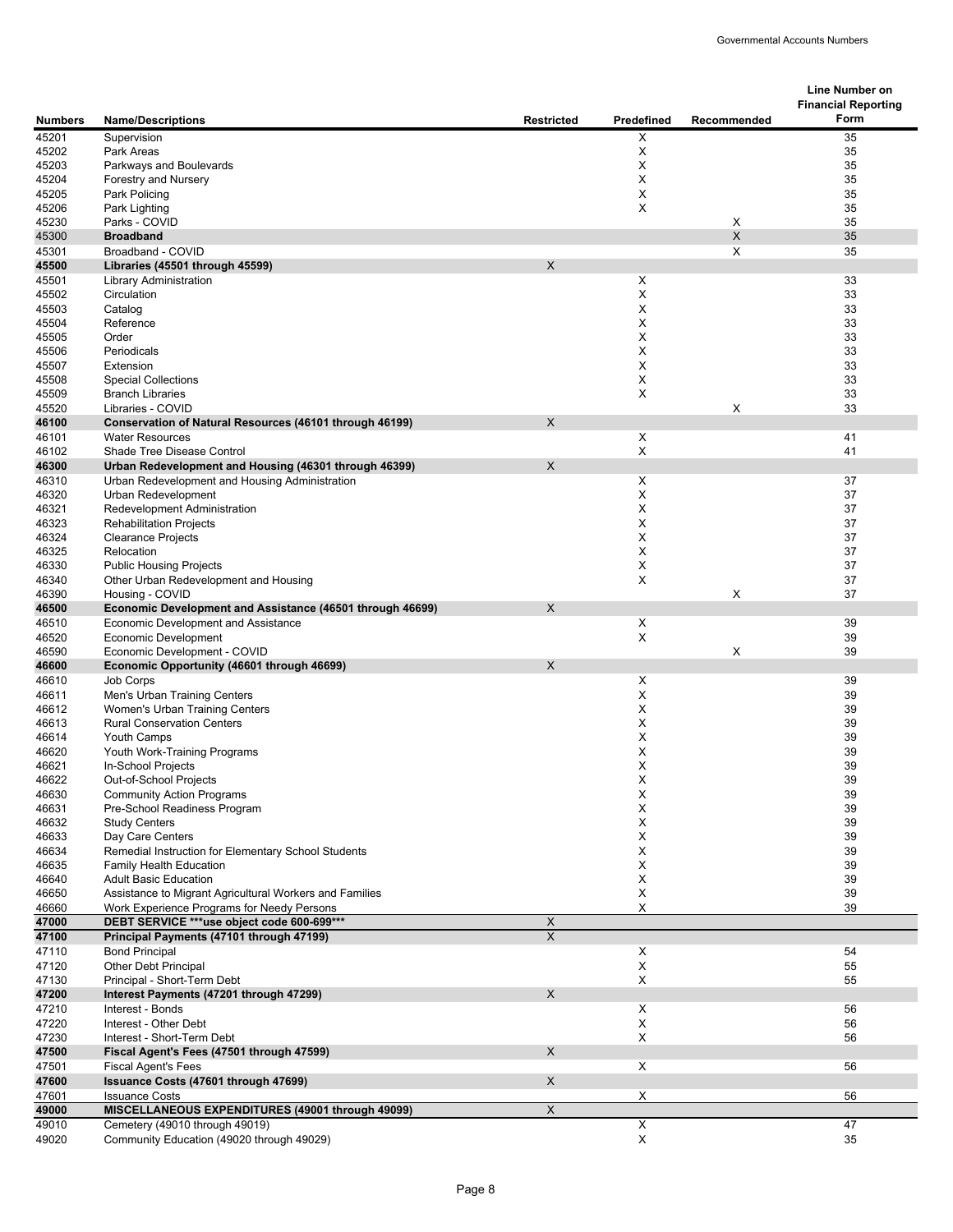|                |                                                   |                   |            |             | Line Number on<br><b>Financial Reporting</b> |
|----------------|---------------------------------------------------|-------------------|------------|-------------|----------------------------------------------|
| <b>Numbers</b> | <b>Name/Descriptions</b>                          | <b>Restricted</b> | Predefined | Recommended | Form                                         |
| 49030          | Airports (49030 through 49039)                    |                   |            |             | 43                                           |
| 49040          | Transit (49040 through 49049)                     |                   |            |             | 45                                           |
| 49100          | Judgments and Losses (49101 through 49199)        | X                 |            |             |                                              |
| 49101          | <b>Judaments and Losses</b>                       |                   | ᄉ          |             |                                              |
| 49300          | <b>OTHER FINANCING USES (49301 through 49399)</b> |                   |            |             |                                              |
| 49310          | Payments to Refunded Bond Escrow Agent            |                   |            |             | 59                                           |
| 49350          | Purchase of Investments                           |                   | х          |             | 58                                           |
| 49360          | <b>Transfer to Governmental Fund</b>              |                   | х          |             | 62                                           |
| 49365          | Transfer to Enterprise Fund                       |                   |            | x           | 61                                           |
| 49370          | Special Items                                     |                   | х          |             | 60                                           |
| 49380          | <b>Extraordinary Items</b>                        |                   | х          |             | 60                                           |

**\*All Insurance, Compensation, and Contributions should be allocated to the employee's department**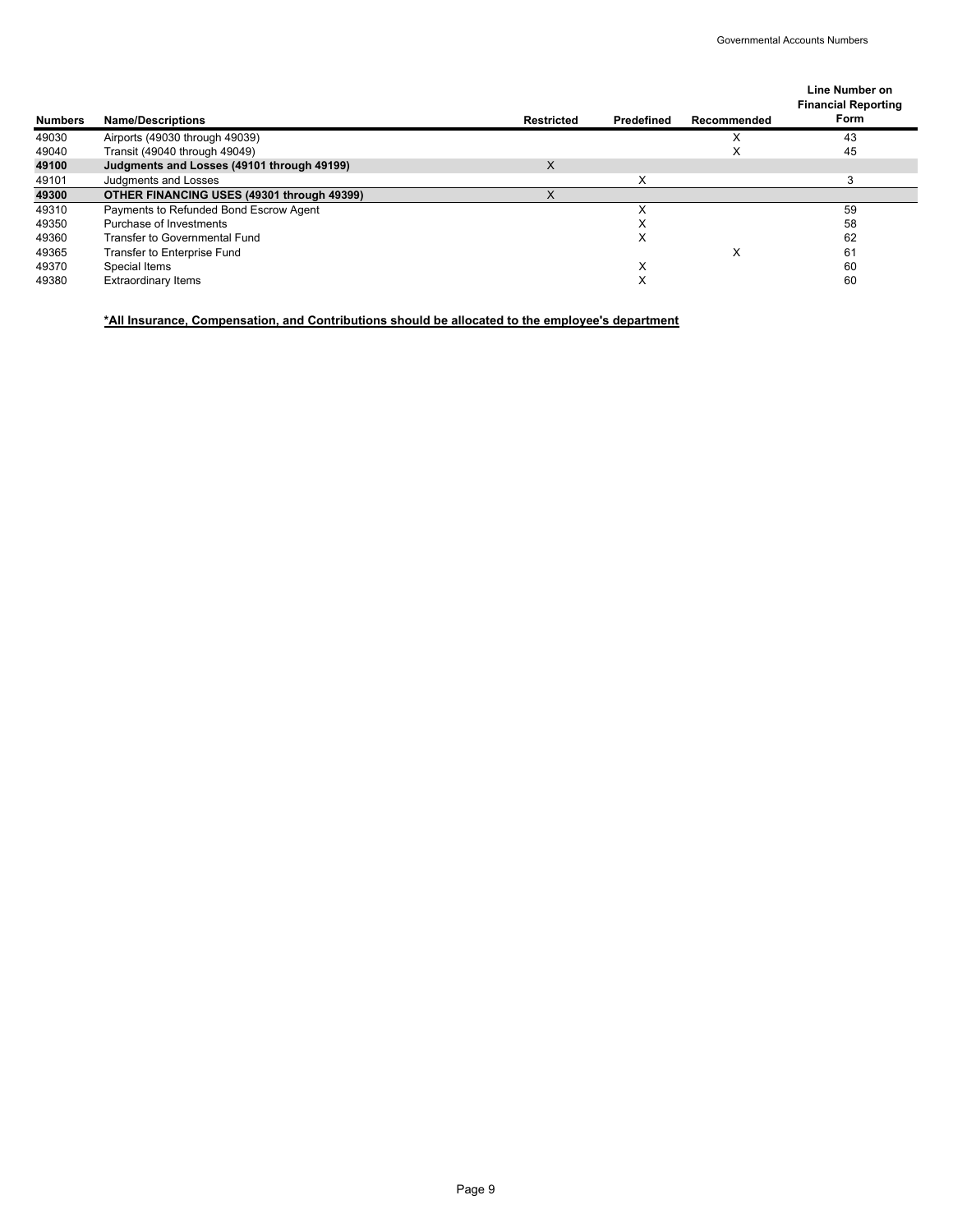# **PROPRIETARY ACCOUNT NUMBERS**

#### **FUND NUMBERS 600's**

|                |                                                                     |                   |            |             | Line Number on<br><b>Financial Reporting</b> |
|----------------|---------------------------------------------------------------------|-------------------|------------|-------------|----------------------------------------------|
| <b>Numbers</b> | <b>Name/Descriptions</b>                                            | <b>Restricted</b> | Predefined | Recommended | Form                                         |
| 37000          | PROPRIETARY FUND OPERATING REVENUES (37101 through 38499)           | X                 |            |             |                                              |
| 37100          | Water Sales (37101 through 37199)                                   | $\overline{X}$    |            |             |                                              |
| 37110          | Rate Class I                                                        |                   | X          |             | 1                                            |
| 37120          | Rate Class II                                                       |                   | X          |             | 1<br>1                                       |
| 37130<br>37140 | Rate Class III<br>Rate Class IV                                     |                   | X<br>X     |             | 1                                            |
| 37150          | <b>Connection/Reconnection Fees</b>                                 |                   | X          |             | 1                                            |
| 37160          | Penalties and Forfeited Discounts                                   |                   | X          |             | 1                                            |
| 37200          | Sewer Charges (37201 through 37299)                                 | X                 |            |             |                                              |
| 37210          | Rate Class I                                                        |                   | X          |             | 1                                            |
| 37220          | Rate Class II                                                       |                   | X          |             | 1                                            |
| 37230          | Rate Class III                                                      |                   | X          |             | 1                                            |
| 37240          | Rate Class IV                                                       |                   | X          |             | $\mathbf{1}$                                 |
| 37250          | <b>Connection/Reconnection Fees</b>                                 |                   | X          |             | $\mathbf{1}$                                 |
| 37260          | Penalties and Forfeited Discounts                                   |                   | X          |             | 1                                            |
| 37300          | Refuse Charges (37301 through 37399)                                | X                 |            |             |                                              |
| 37310          | <b>Customer Charges</b>                                             | $\mathsf{X}$      | X          |             | $\mathbf{1}$                                 |
| 37400          | Electricity Sales (37401 through 37499)                             |                   |            |             |                                              |
| 37410<br>37420 | Rate Class I<br>Rate Class II                                       |                   | X<br>X     |             | 1<br>1                                       |
| 37430          | Rate Class III                                                      |                   | X          |             | 1                                            |
| 37440          | Rate Class IV                                                       |                   | X          |             | $\mathbf{1}$                                 |
| 37450          | <b>Connection/Reconnection Fees</b>                                 |                   | Х          |             | $\mathbf{1}$                                 |
| 37460          | Penalties and Forfeited Discounts                                   |                   | X          |             | 1                                            |
| 37500          | Gas Sales (37501 through 37599)                                     | X                 |            |             |                                              |
| 37510          | Rate Class I                                                        |                   | X          |             | 1                                            |
| 37520          | Rate Class II                                                       |                   | X          |             | 1                                            |
| 37530          | Rate Class III                                                      |                   | X          |             | 1                                            |
| 37540          | Rate Class IV                                                       |                   | X          |             | 1                                            |
| 37550          | <b>Connection/Reconnection Fees</b>                                 |                   | X          |             | $\mathbf{1}$                                 |
| 37560          | Penalties and Forfeited Discounts                                   |                   | X          |             | 1                                            |
| 37600          | Heating Utility Sales (37601 through 37699)                         | X                 |            |             |                                              |
| 37610          | Rate Class I<br>Rate Class II                                       |                   | Χ          |             | 1<br>1                                       |
| 37620<br>37630 | Rate Class III                                                      |                   | X<br>X     |             | 1                                            |
| 37640          | Rate Class IV                                                       |                   | X          |             | $\mathbf{1}$                                 |
| 37650          | <b>Connection/Reconnection Fees</b>                                 |                   | X          |             | 1                                            |
| 37660          | Penalties and Forfeited Discounts                                   |                   | X          |             | 1                                            |
| 37700          | Hospital and Nursing Home Revenues (37701 through 37799)            | $\mathsf{X}$      |            |             |                                              |
| 37710          | <b>Daily Patient Services</b>                                       |                   | X          |             | 1                                            |
| 37720          | <b>Other Nursing Services</b>                                       |                   | X          |             | 1                                            |
| 37730          | <b>Other Professional Services</b>                                  |                   | X          |             | 1                                            |
| 37740          | <b>General Outpatient Services</b>                                  |                   | X          |             | $\mathbf{1}$                                 |
| 37800          | Liquor Stores - Off-Sale (37801 through 37899)                      | X                 |            |             |                                              |
| 37810          | Sales                                                               |                   | х          |             | 1                                            |
| 37811          | Liquor                                                              |                   | X          |             | 1                                            |
| 37812<br>37813 | Beer<br>Wine                                                        |                   | X          |             | 1<br>1                                       |
| 37814          | <b>Soft Drinks</b>                                                  |                   | X<br>X     |             | 1                                            |
| 37815          | <b>Other Merchandise</b>                                            |                   | X          |             | 1                                            |
| 37820          | Vending Machine Revenues or Commissions                             |                   | X          |             | 1                                            |
| 37830          | Cash Discounts - Off-Sale                                           |                   | X          |             | 1                                            |
| 37840          | Cash Over Off-Sale                                                  |                   | X          |             | 1                                            |
| 37900          | Liquor Stores - On-Sale (37901 through 37999)                       | $\mathsf X$       |            |             |                                              |
| 37910          | Sales                                                               |                   | X          |             | 1                                            |
| 37911          | Liquor                                                              |                   | X          |             | 1                                            |
| 37912          | Beer                                                                |                   | X          |             | 1                                            |
| 37913          | Wine                                                                |                   | X          |             | 1                                            |
| 37914          | <b>Soft Drinks</b>                                                  |                   | X          |             | 1                                            |
| 37915          | <b>Other Merchandise</b>                                            |                   | X          |             | 1                                            |
| 37920<br>37930 | Vending Machine Revenues or Commissions<br>Cash Discounts - On-Sale |                   | X          |             | 1<br>1                                       |
| 37940          | Cash Over On-Sale                                                   |                   | X<br>X     |             | 1                                            |
|                |                                                                     |                   |            |             |                                              |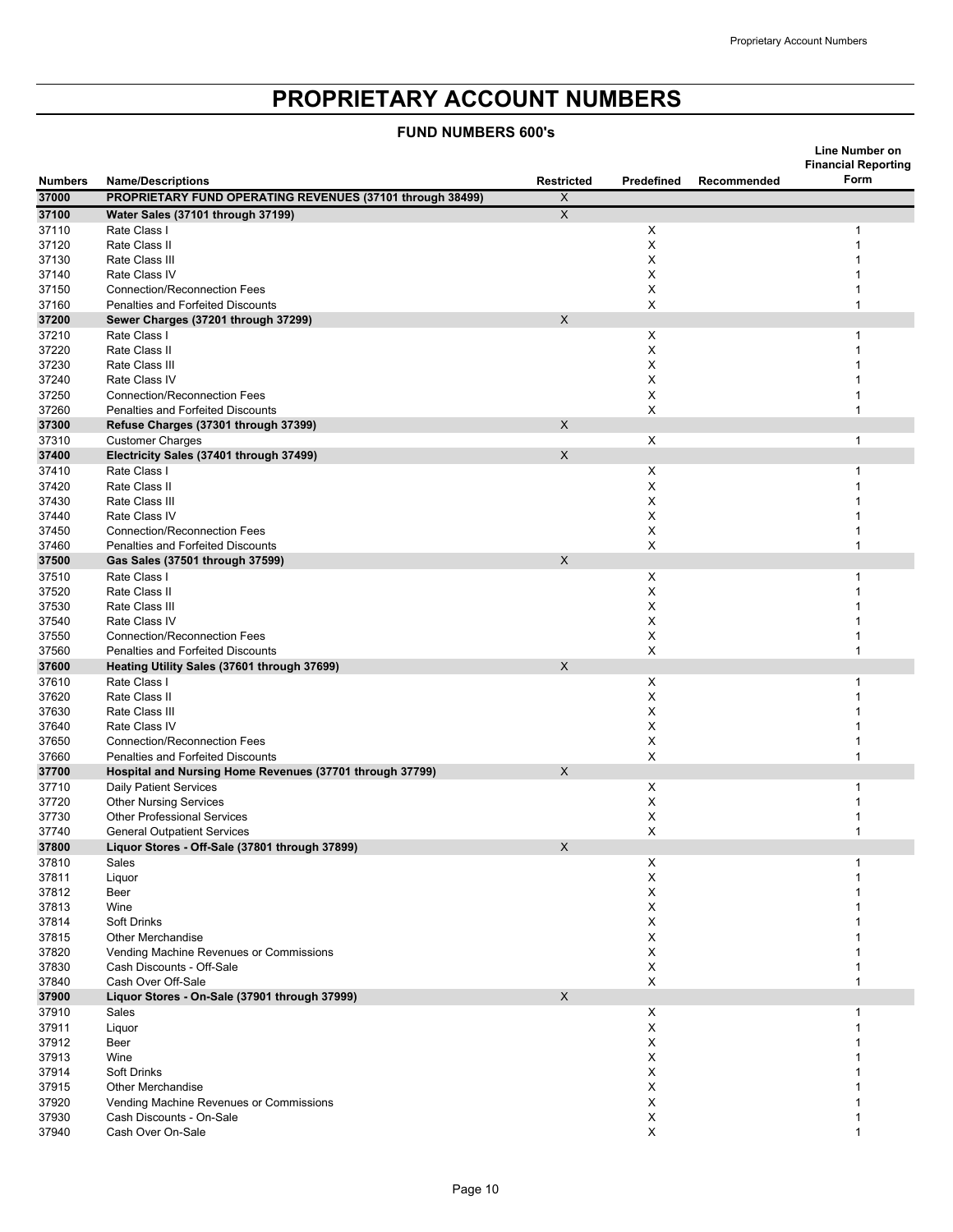|                         |                                                                                                       |                        |                   |             | Line Number on                     |
|-------------------------|-------------------------------------------------------------------------------------------------------|------------------------|-------------------|-------------|------------------------------------|
|                         |                                                                                                       |                        | <b>Predefined</b> |             | <b>Financial Reporting</b><br>Form |
| <b>Numbers</b><br>38000 | <b>Name/Descriptions</b><br>Other Proprietary Fund Revenues (38001 through 38099)                     | <b>Restricted</b><br>X |                   | Recommended |                                    |
| 38010                   | <b>Transit System</b>                                                                                 |                        | х                 |             |                                    |
| 38020                   | Airport                                                                                               |                        | X                 |             | 1                                  |
| 38030                   | Parking Lot                                                                                           |                        | X                 |             |                                    |
| 38040                   | <b>Golf Course</b>                                                                                    |                        | X                 |             |                                    |
| 38050                   | Cable TV                                                                                              |                        | X                 |             |                                    |
| 38051                   | Cable TV - Standard Service                                                                           |                        | X                 |             |                                    |
| 38052                   | Cable TV - Premium Service (e.g. Home Box Office)                                                     |                        | X<br>X            |             |                                    |
| 38053<br>38060          | Cable TV - Connection/Reconnection Fees<br>Arena                                                      |                        | X                 |             |                                    |
| 38070                   | Swimming Pool                                                                                         |                        | X                 |             |                                    |
| 38080                   | <b>Other Recreation</b>                                                                               |                        | X                 |             |                                    |
| 38090                   | <b>Broadband</b>                                                                                      |                        |                   | X           | 1                                  |
| 38400                   | Internal Service Fund Revenues (38401 through 38449)                                                  | X                      |                   |             |                                    |
| 38401                   | Internal Service Fund Revenues                                                                        |                        |                   |             | 1                                  |
|                         | <b>PROPRIETARY FUND NON OPERATING REVENUES</b>                                                        | X                      |                   |             |                                    |
| 31000                   | <b>TAXES (31001 through 31949)</b>                                                                    | $\overline{X}$         |                   |             |                                    |
| 31001                   | General Property Taxes (31001 through 31299)                                                          |                        |                   | X           | 4 & 7                              |
| 31010                   | <b>Current Ad Valorem Taxes</b>                                                                       |                        | X                 |             | 4 & 7                              |
| 31020                   | Delinquent Ad Valorem Taxes                                                                           |                        | X                 |             | 4 & 7                              |
| 31030                   | Mobile Home Tax                                                                                       |                        | X                 |             | 4 & 7                              |
| 31040                   | <b>Fiscal Disparities</b>                                                                             |                        | X                 |             | 4 & 7                              |
| 31050<br>31300          | Tax Increments<br>General Sales and Use Taxes (31301 through 31399)                                   | X                      | X                 |             | 4 & 7                              |
| 31310                   | <b>City Sales Taxes</b>                                                                               |                        | X                 |             | 4 & 7                              |
| 31400                   | Selective Sales and Use Taxes (31401 through 31699)                                                   | X                      |                   |             |                                    |
| 31410                   | Hotel-Motel Tax                                                                                       |                        | X                 |             | 4 & 7                              |
| 31700                   | Taxes Imposed and Apportioned by the Counties (31701 through 31799)                                   | $\mathsf{X}$           |                   |             |                                    |
| 31701                   | <b>Gravel Tax</b>                                                                                     |                        | X                 |             | 4 & 7                              |
| 31800                   | Other Taxes (31801 through 31899)                                                                     | X                      |                   |             |                                    |
| 31810                   | <b>Franchise Taxes</b>                                                                                |                        | X                 |             | 4 & 7                              |
| 31820                   | <b>Gambling Tax</b>                                                                                   |                        | X                 |             | 4 & 7                              |
| 31900                   | Penalties and Interest on Delinquent Taxes (31901 through 31949)                                      | X                      |                   |             |                                    |
| 31910<br>31920          | Penalties and Interest on Ad valorem Taxes<br>Forfeited Tax Sale Apportionments                       |                        | X<br>X            |             | 4 & 7<br>4 & 7                     |
| 31950                   | Special Assessments (31951 through 31999)                                                             | X                      |                   |             |                                    |
| 31951                   | Principal                                                                                             |                        | X                 |             | 4                                  |
| 31952                   | Penalties and Interest on Special Assessments                                                         |                        | X                 |             | 4                                  |
| 33000                   | <b>INTERGOVERNMENTAL REVENUES (IGR)</b>                                                               | X                      |                   |             |                                    |
| 33100                   | Federal IGR (33101 through 33399)                                                                     | X                      |                   |             |                                    |
| 33101                   | <b>Federal Grants and Aids</b>                                                                        |                        | Χ                 |             | 4 & 8                              |
| 33120                   | Federal Grants - CETA                                                                                 |                        | X                 |             | 4 & 8                              |
| 33130                   | Federal Grants - Community Development Block Grants<br>Federal Grants - Environmental Development Act |                        | X                 |             | 4 & 8                              |
| 33140<br>33150          | Federal Grants - Emergency Preparedness/Emergency Management Aid                                      |                        | X<br>X            |             | 4 & 8<br>4 & 8                     |
| 33160                   | Federal Payments in Lieu of Taxes                                                                     |                        | X                 |             | 4 & 8                              |
| 33170                   | Federal Transportation Aid                                                                            |                        | X                 |             | 4 & 8                              |
| 33180                   | Federal Grants - COVID                                                                                |                        |                   | X           | 4 & 8                              |
| 33400                   | State IGR (33401 through 33599)                                                                       | X                      |                   |             |                                    |
| 33401                   | <b>Local Government Aid</b>                                                                           |                        | X                 |             | 4 & 9                              |
| 33402                   | Homestead and Agricultural Credit Aid (HACA)                                                          |                        | X                 |             | 4 & 9                              |
| 33403                   | Mobile Home Homestead Credit                                                                          |                        | х                 |             | 4 & 9                              |
| 33404                   | <b>Attached Machinery Aid</b>                                                                         |                        | X                 |             | 4 & 9                              |
| 33405<br>33406          | <b>Taconite Production Tax</b><br><b>Taconite Homestead Credit</b>                                    |                        | X<br>X            |             | 4 & 9<br>4 & 9                     |
| 33407                   | Taconite Mobile Home Homestead Credit                                                                 |                        | X                 |             | 4 & 9                              |
| 33408                   | Taconite Municipal Aid                                                                                |                        | х                 |             | 4 & 9                              |
| 33409                   | <b>Wetlands Credit</b>                                                                                |                        | X                 |             | 4 & 9                              |
| 33410                   | Wetlands Reimbursement                                                                                |                        | X                 |             | 4 & 9                              |
| 33411                   | <b>Native Prairie Credit</b>                                                                          |                        | X                 |             | 4 & 9                              |
| 33412                   | Native Prairie Reimbursement                                                                          |                        | X                 |             | 4 & 9                              |
| 33413                   | <b>Reduced Assessment Credit</b>                                                                      |                        | х                 |             | 4 & 9                              |
| 33414                   | <b>Transmission Line Credit</b>                                                                       |                        | X                 |             | 4 & 9                              |
| 33415<br>33416          | <b>Pollution Control Agency Grants</b><br><b>Police Training Reimbursement</b>                        |                        | X<br>X            |             | 4 & 9<br>4 & 9                     |
| 33417                   | Shade Tree Disease Control Grants                                                                     |                        | X                 |             | 4 & 9                              |
|                         |                                                                                                       |                        |                   |             |                                    |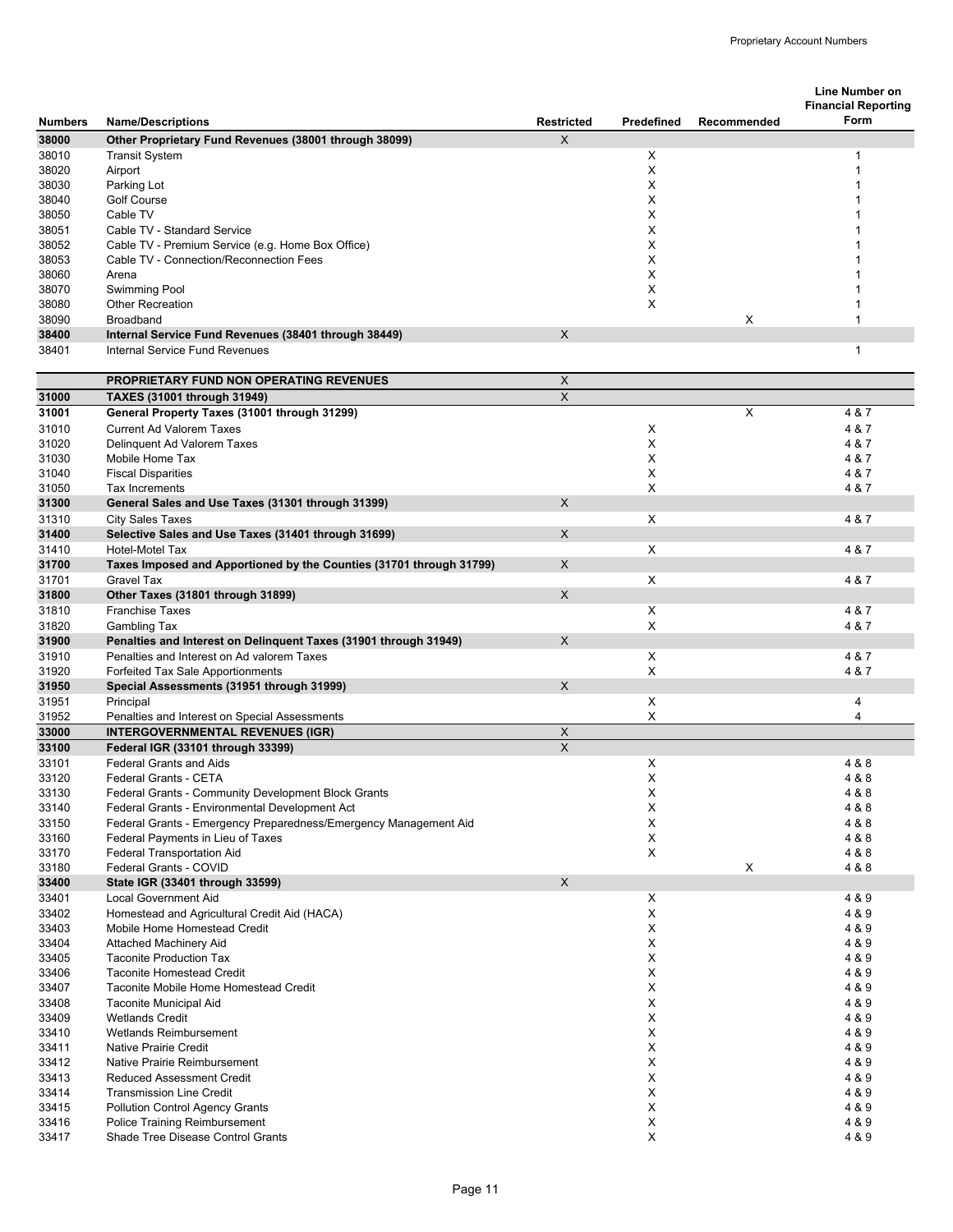|                         |                                                                                                      |                           |                |             | <b>Line Number on</b>              |
|-------------------------|------------------------------------------------------------------------------------------------------|---------------------------|----------------|-------------|------------------------------------|
|                         |                                                                                                      |                           | Predefined     |             | <b>Financial Reporting</b><br>Form |
| <b>Numbers</b><br>33418 | <b>Name/Descriptions</b><br>Municipal State Aid for Streets - Maintenance (Gas Tax, Road Allotment)  | <b>Restricted</b>         | X              | Recommended | 4 & 9                              |
| 33419                   | Municipal State Aid for Streets - Construction                                                       |                           | X              |             | 4 & 9                              |
| 33420                   | Insurance Premium Tax - Fire                                                                         |                           | X              |             | 4 & 9                              |
| 33421                   | Insurance Premium Tax - Police                                                                       |                           | X              |             | 4 & 9                              |
| 33425                   | Residential Market Value Credit (No longer applicable)                                               |                           | $\mathsf{X}$   |             | 4 & 9                              |
| 33426                   | Agricultural Market Value Credit                                                                     |                           | Χ              |             | 4 & 9                              |
| 33427                   | Manufactured Home Market Value Credit( No longer applicable)                                         |                           | $\mathsf{X}$   |             | 4 & 9                              |
| 33428                   | State - Payments in Lieu of Taxes                                                                    |                           | X              |             | 4 & 9                              |
| 33429                   | State - P.E.R.A. Aid                                                                                 |                           | X              |             | 4 & 9                              |
| 33430                   | <b>Disparity Reduction Aid</b>                                                                       |                           | X              |             | 4 & 9                              |
| 33460                   | Town Aid                                                                                             |                           | X              |             | 4 & 9                              |
| 33470                   | State Fire Aid                                                                                       |                           |                | X<br>X      | 4 & 9                              |
| 33480<br>33600          | <b>State Police Aid</b><br>IGR from Other Local Governmental Units (33601 through 33699)             | $\mathsf{X}$              |                |             | 4 & 9                              |
| 33610                   | County Grants and Aids for Highways                                                                  |                           | X              |             | 4 & 10                             |
| 33620                   | Other County Grants and Aids                                                                         |                           | X              |             | 4 & 10                             |
| 33630                   | Iron Range Resource and Rehabilitation Grants (IRRRB)                                                |                           | X              |             | 4 & 10                             |
| 36000                   | Miscellaneous Revenues (36201 through 36299)                                                         | X                         |                |             |                                    |
| 36210                   | <b>Interest Earning</b>                                                                              |                           | X              |             | 4                                  |
| 36213                   | Net Increase (Decrease) in the Fair Value of Investments                                             |                           | X              |             | 4                                  |
| 36220                   | Royalties                                                                                            |                           | X              |             | 4                                  |
| 36230                   | <b>Contributions and Donations from Private Sources</b>                                              |                           | X              |             | 4                                  |
| 39000                   | OTHER FINANCING SOURCES (39101 through 39799)                                                        | $\boldsymbol{\mathsf{X}}$ |                |             |                                    |
| 39101                   | Sales of General Fixed Assets                                                                        |                           | $\pmb{\times}$ |             | 4                                  |
| 39102                   | <b>Compensation for Loss of General Fixed Assets</b>                                                 |                           | $\mathsf X$    |             | 4                                  |
| 39200                   | INTER FUND TRANSFERS IN (Specify Fund) (39201 through 39224)                                         | X                         |                |             |                                    |
| 39201                   | <b>Transfer From General Fund</b>                                                                    |                           | $\pmb{\times}$ |             | 11                                 |
| 39202                   | Transfer From Enterprise Fund                                                                        |                           | X              |             | 11                                 |
| 39203                   | <b>Transfer From Governmental Fund</b>                                                               |                           | X              |             | 11                                 |
| 39204<br>39300          | Interfund Debt Borrowed                                                                              | X                         | X              |             | 14                                 |
| 39310                   | PROCEEDS FOR GENERAL LONG TERM DEBT (39301 through 39399)<br><b>General Obligation Bond Proceeds</b> |                           | $\pmb{\times}$ |             | 16                                 |
| 39320                   | Premiums on Bonds Sold                                                                               |                           | X              |             | 16                                 |
| 39330                   | Inception of Capital Lease program                                                                   |                           | X              |             | 16                                 |
| 39340                   | Inception of Installment Purchase Contract                                                           |                           | X              |             | 16                                 |
|                         |                                                                                                      |                           |                |             |                                    |
|                         | PROPRIETARY FUND OPERATING EXPENSES (49400 through 49999)                                            |                           |                |             |                                    |
| 49295                   | <b>COVID Expenses (for Enterprise Funds)</b>                                                         |                           |                | X           | 5                                  |
|                         | <b>Water Expenses</b>                                                                                |                           |                |             |                                    |
| 49400<br>49410          | Water Utilities - Source of Supply<br>Water Utilities - Power and Pumping                            |                           | Χ<br>X         |             | $\overline{2}$<br>2                |
| 49420                   | Water Utilities - Purification                                                                       |                           | х              |             | $\overline{\mathbf{c}}$            |
| 49430                   | Water Utilities - Distribution                                                                       |                           | Χ              |             | $\overline{2}$                     |
| 49440                   | Water Utilities - Administration and General                                                         |                           | X              |             | $\overline{2}$                     |
|                         | <b>Sewer Expenses</b>                                                                                |                           |                |             |                                    |
| 49450                   | Sewer Utilities - Sanitary Sewer Maintenance                                                         |                           | X              |             | 2                                  |
| 49460                   | Sewer Utilities - Sanitary Sewer Cleaning                                                            |                           | Χ              |             | 2                                  |
| 49470                   | Sewer Utilities - Sewer Lift Stations                                                                |                           | X              |             | $\overline{c}$                     |
| 49480                   | Sewer Utilities - Sewage Treatment Plants                                                            |                           | Х              |             | 2                                  |
| 49490                   | Sewer Utilities - Administration and General                                                         |                           | X              |             | $\overline{2}$                     |
|                         | <b>Refuse Expenses</b>                                                                               |                           |                |             |                                    |
| 49500                   | Refuse Utilities - Refuse Collection                                                                 |                           | X              |             | $\overline{2}$                     |
| 49510                   | Refuse Utilities - Refuse Disposal                                                                   |                           | X              |             | 2                                  |
| 49520                   | Refuse Utilities - Administration and General                                                        |                           | $\pmb{\times}$ |             | $\overline{2}$                     |
|                         | <b>Electric Expenses</b><br>Electric Utilities - Power Production                                    |                           |                |             |                                    |
| 49550                   |                                                                                                      |                           | Х              |             | $\overline{2}$                     |
| 49560<br>49570          | Electric Utilities - Power Supply<br>Electric Utilities - Transmission and Distribution              |                           | X<br>X         |             | 2<br>$\overline{2}$                |
| 49580                   | Electric Utilities - Customer Account Expense                                                        |                           | X              |             | $\overline{2}$                     |
| 49590                   | Electric Utilities - Administration and General                                                      |                           | X              |             | 2                                  |
|                         | <b>Gas Expenses</b>                                                                                  |                           |                |             |                                    |
| 49600                   | Gas Utilities - Source of Supply                                                                     |                           | X              |             | 2                                  |
| 49610                   | Gas Utilities - Distribution                                                                         |                           | X              |             | 2                                  |
| 49620                   | Gas Utilities - Administration and General                                                           |                           | X              |             | $\overline{2}$                     |
|                         | <b>Heat Expenses</b>                                                                                 |                           |                |             |                                    |
| 49650                   | <b>Heat Utilities - Production</b>                                                                   |                           | X              |             | 2                                  |
| 49660                   | <b>Heat Utilities - Distribution</b>                                                                 |                           | X              |             | $\overline{2}$                     |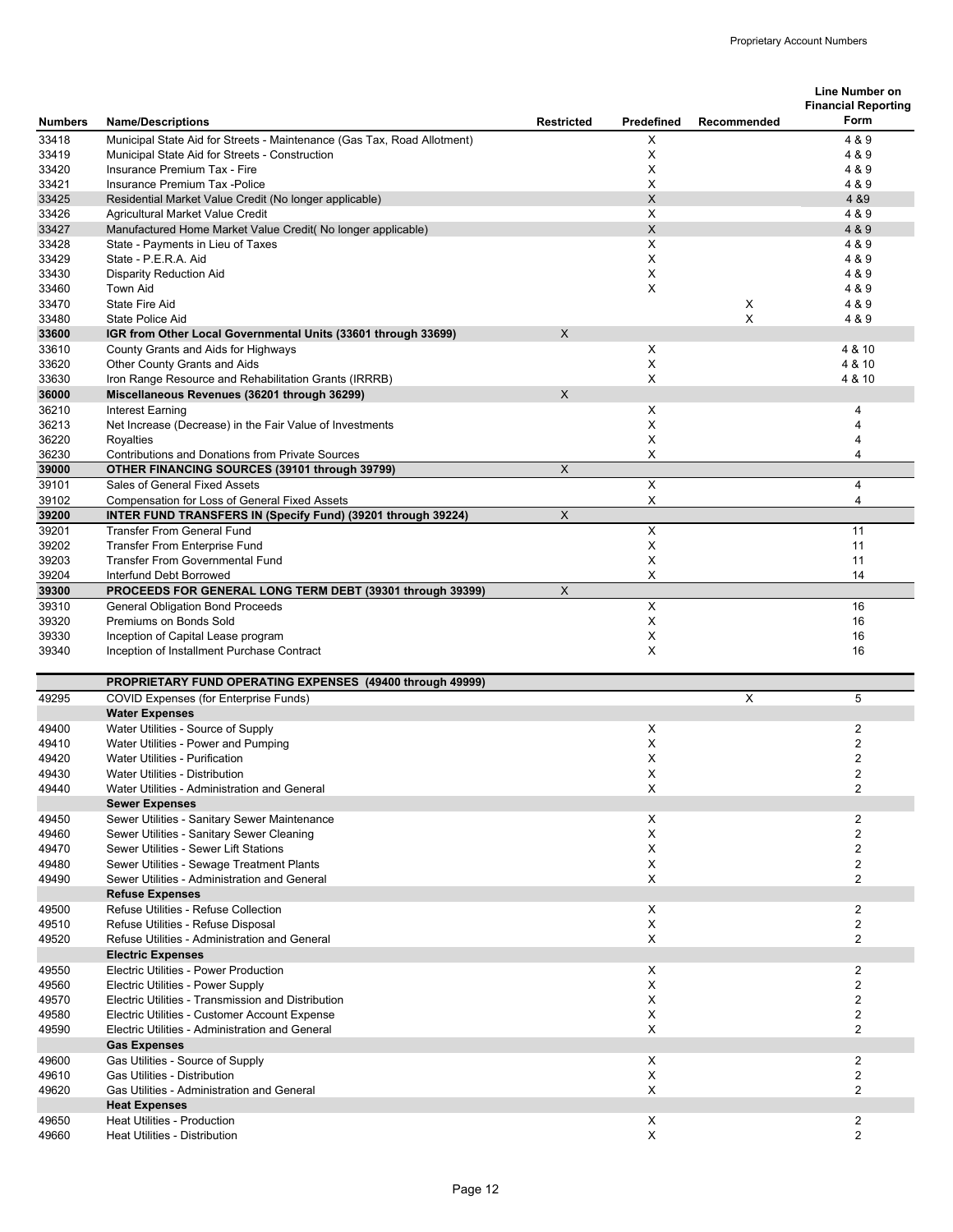|                |                                                                                           |                   |            |             | <b>Line Number on</b>              |
|----------------|-------------------------------------------------------------------------------------------|-------------------|------------|-------------|------------------------------------|
| <b>Numbers</b> | <b>Name/Descriptions</b>                                                                  | <b>Restricted</b> | Predefined | Recommended | <b>Financial Reporting</b><br>Form |
| 49670          | Heat Utilities - Administration and General                                               |                   | X          |             | 2                                  |
|                | <b>Hospital Expenses</b>                                                                  |                   |            |             |                                    |
| 49700          | Hospital - Nursing Service Expense                                                        |                   | X          |             | $\overline{2}$                     |
| 49701          | Hospital - Other Professional Service Expense                                             |                   | X          |             | $\overline{2}$                     |
| 49702          | Hospital - General Services Expense                                                       |                   | Х<br>X     |             | 2<br>$\overline{2}$                |
| 49703<br>49704 | Hospital - Outpatient<br>Hospital - Fiscal and administration Services Expense            |                   | X          |             | $\overline{2}$                     |
|                | <b>Nursing Homes Expenses</b>                                                             |                   |            |             |                                    |
| 49725          | Nursing Homes - Dietary                                                                   |                   | X          |             | $\overline{2}$                     |
| 49726          | Nursing Homes - Household and Property                                                    |                   | X          |             | 2                                  |
| 49727          | Nursing Homes - Professional Care of Patients                                             |                   | X          |             | $\overline{2}$                     |
| 49728          | Nursing Homes - Administration and General                                                |                   | X          |             | $\overline{2}$                     |
|                | <b>Liquor Store Expenses</b>                                                              |                   |            |             |                                    |
| 49750          | Liquor Store - Merchandise Purchases - Off-Sale                                           |                   | X          |             | $\overline{2}$                     |
| 49751          | Liquor Store - Manager - Off-Sale                                                         |                   | X          |             | $\overline{c}$                     |
| 49752          | Liquor Store - Cashiers - Off-Sale                                                        |                   | X          |             | $\overline{2}$                     |
| 49753          | Liquor Store - Janitor - Off-Sale                                                         |                   | X          |             | $\overline{c}$                     |
| 49754          | Liquor Store - Buildings and Maintenance - Off-Sale                                       |                   | Χ          |             | $\overline{2}$                     |
| 49755          | Liquor Store - Cash Short - Off-Sale                                                      |                   | X          |             | $\overline{c}$                     |
| 49770          | Liquor Store - Merchandise Purchases - On-Sale                                            |                   | X          |             | $\overline{2}$                     |
| 49771          | Liquor Store - Manager - On-Sale                                                          |                   | X          |             | $\overline{2}$                     |
| 49772          | Liquor Store - Bartenders and Waitresses - On-Sale                                        |                   | X          |             | $\sqrt{2}$                         |
| 49773          | Liquor Store - Janitor - On-Sale                                                          |                   | X          |             | $\overline{2}$                     |
| 49774          | Liquor Store - Buildings and Maintenance - On-Sale                                        |                   | X          |             | $\overline{2}$                     |
| 49775          | Liquor Store - Cash Short - On-Sale                                                       |                   | X          |             | $\overline{2}$                     |
|                | <b>Transit Expenses</b>                                                                   |                   |            |             |                                    |
| 49800          | Transit - Equipment, Maintenance and Garage                                               |                   | X          |             | $\overline{2}$                     |
| 49801<br>49802 | Transit - Transportation<br>Transit - Traffic and Advertising                             |                   | X<br>X     |             | 2<br>$\overline{2}$                |
| 49803          | Transit - Insurance and Safety                                                            |                   | X          |             | $\overline{2}$                     |
| 49804          | Transit - Administration and General                                                      |                   | X          |             | $\overline{2}$                     |
|                | <b>Airports Expenses</b>                                                                  |                   |            |             |                                    |
| 49810          | Airports - Fields, Runways and Ramps                                                      |                   | X          |             | $\overline{2}$                     |
| 49811          | Airports - Terminal Buildings and Public Areas                                            |                   | X          |             | 2                                  |
| 49812          | Airports - Equipment Buildings                                                            |                   | X          |             | $\overline{2}$                     |
| 49813          | Airports - Control Tower                                                                  |                   | X          |             | $\overline{\mathbf{c}}$            |
| 49814          | Airports - Hangars and Other Buildings                                                    |                   | Х          |             | $\overline{2}$                     |
| 49815          | Airports - Administration and General                                                     |                   | X          |             | $\overline{2}$                     |
|                | <b>Parking Ramps Expenses</b>                                                             |                   |            |             |                                    |
| 49820          | Parking Ramps - Personnel Services                                                        |                   | X          |             | $\overline{2}$                     |
| 49821          | Parking Ramps - Repairs and Maintenance                                                   |                   | X          |             | $\overline{2}$                     |
| 49822          | Parking Ramps - Administration and General                                                |                   | X          |             | $\overline{2}$                     |
|                | <b>Golf Course Expenses</b>                                                               |                   |            |             |                                    |
| 49830          | Golf Course - Buildings                                                                   |                   | х          |             | $\sqrt{2}$                         |
| 49831          | Golf Course - Maintenance of Course and Grounds                                           |                   | X          |             | $\overline{2}$                     |
| 49832          | Golf Course - Concessions Expense                                                         |                   | X          |             | $\overline{2}$                     |
| 49833          | Golf Course - Administration and General                                                  |                   | X          |             | 2                                  |
|                | <b>Cable Television Expenses</b>                                                          |                   |            |             |                                    |
| 49840          | Cable Television - Reception and Signal Expense                                           |                   | X          |             | $\overline{2}$                     |
| 49841          | Cable Television - Transmission of Signal                                                 |                   | X          |             | $\overline{2}$                     |
| 49842<br>49843 | Cable Television - Premium Service Expense<br>Cable Television - Customer Account Expense |                   | Χ<br>х     |             | 2<br>2                             |
| 49844          | Cable Television - Administration and General                                             |                   | X          |             | $\overline{c}$                     |
|                | <b>Arena Expenses</b>                                                                     |                   |            |             |                                    |
| 49850          | Arena - Personnel Services                                                                |                   | X          |             | $\overline{2}$                     |
| 49851          | Arena - Repairs and Maintenance                                                           |                   | X          |             | 2                                  |
| 49852          | Arena - Concessions Expense                                                               |                   | X          |             | $\overline{2}$                     |
| 49853          | Arena - Administration and General                                                        |                   | X          |             | 2                                  |
|                | <b>Swimming Pools Expenses</b>                                                            |                   |            |             |                                    |
| 49860          | Swimming Pools - Personnel Services                                                       |                   | X          |             | $\overline{c}$                     |
| 49861          | Swimming Pools - Repairs and Maintenance                                                  |                   | X          |             | 2                                  |
| 49862          | Swimming Pools - Concessions Expense                                                      |                   | х          |             | 2                                  |
| 49863          | Swimming Pools - Administration and General                                               |                   | х          |             | 2                                  |
|                | <b>Broadband Expenses</b>                                                                 |                   |            |             |                                    |
| 49870          | <b>Broadband - Personnel Services</b>                                                     |                   |            | Х           | $\overline{2}$                     |
| 49871          | Broadband - Repairs and Maintenance                                                       |                   |            | X           | $\overline{2}$                     |
| 49872          | Broadband - Administration and General                                                    |                   |            | X           | 2                                  |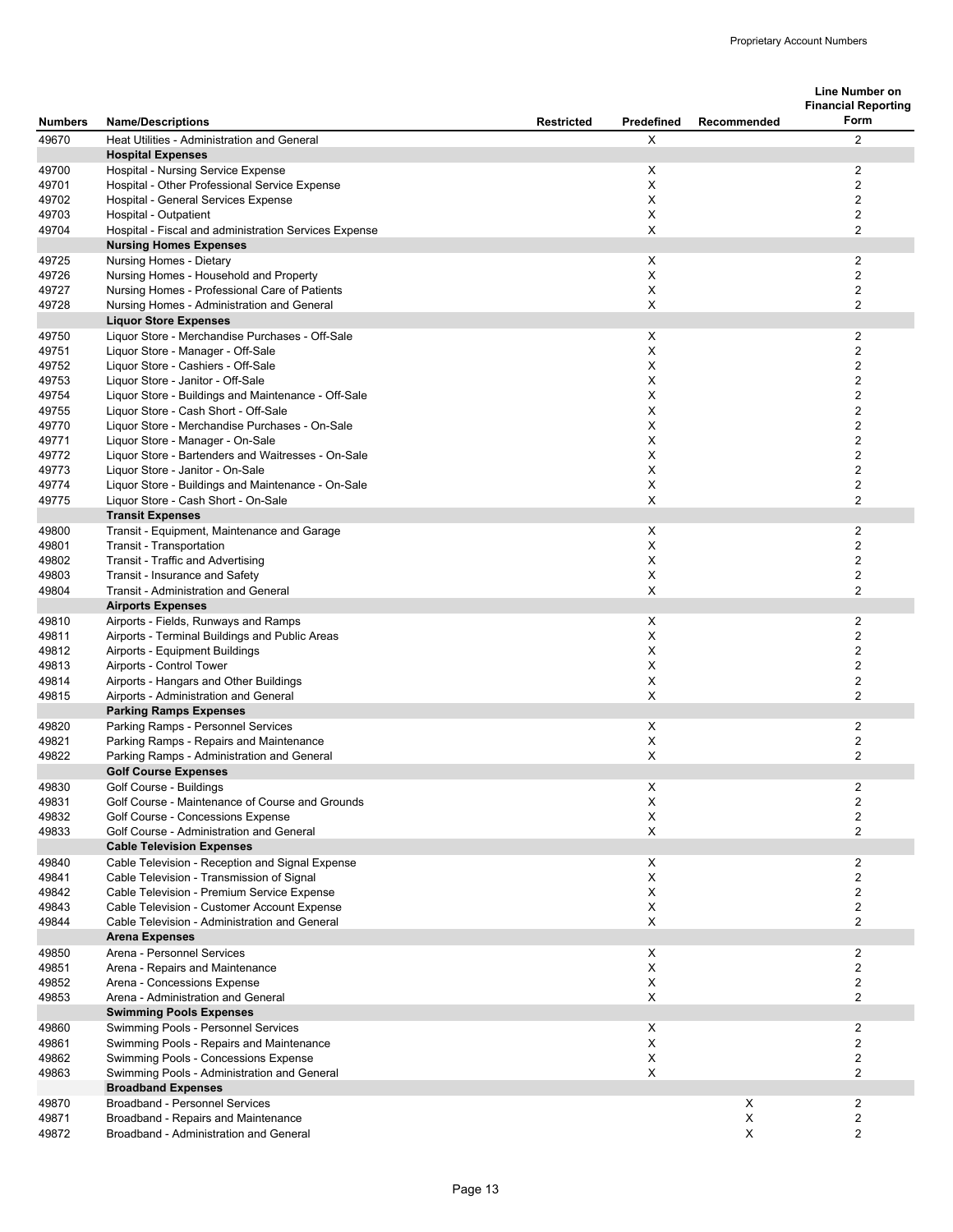|                |                                                |              |            |             | Line Number on<br><b>Financial Reporting</b> |
|----------------|------------------------------------------------|--------------|------------|-------------|----------------------------------------------|
| <b>Numbers</b> | <b>Name/Descriptions</b>                       | Restricted   | Predefined | Recommended | Form                                         |
|                | <b>Depreciation Expenses</b>                   |              |            |             |                                              |
| 49970          | Proprietary Funds - Depreciation               |              | Х          |             | 2 & 22                                       |
|                |                                                |              |            |             |                                              |
|                |                                                |              |            |             |                                              |
|                | <b>PROPRIETARY FUND NON OPERATING EXPENSES</b> |              |            |             |                                              |
| 49980          | Proprietary Funds - Interest Expense           |              | X          |             | 5 & 17                                       |
| 47100          | Principal Payments (47101 through 47199)       | X            |            |             |                                              |
| 47110          | <b>Bond Principal</b>                          |              | X          |             | 18                                           |
| 47120          | Other Debt Principal                           |              | X          |             | 19                                           |
| 47130          | Principal - Short-Term Debt                    |              | X          |             | N/A                                          |
| 47500          | Fiscal Agent's Fees (47501 through 47599)      | X            |            |             |                                              |
| 47501          | <b>Fiscal Agent's Fees</b>                     |              | X          |             | 5 & 17                                       |
| 47600          | Issuance Costs (47601 through 47699)           | $\mathsf{X}$ |            |             |                                              |
| 47601          | <b>Issuance Costs</b>                          |              | X          |             | 5                                            |
| 49300          | OTHER FINANCING USES (49301 through 49399)     | X            |            |             |                                              |
| 49360          | Transfer to Governmental Fund                  |              | X          |             | 12                                           |
| 49365          | Transfer to Enterprise Fund                    |              |            | X           | 12                                           |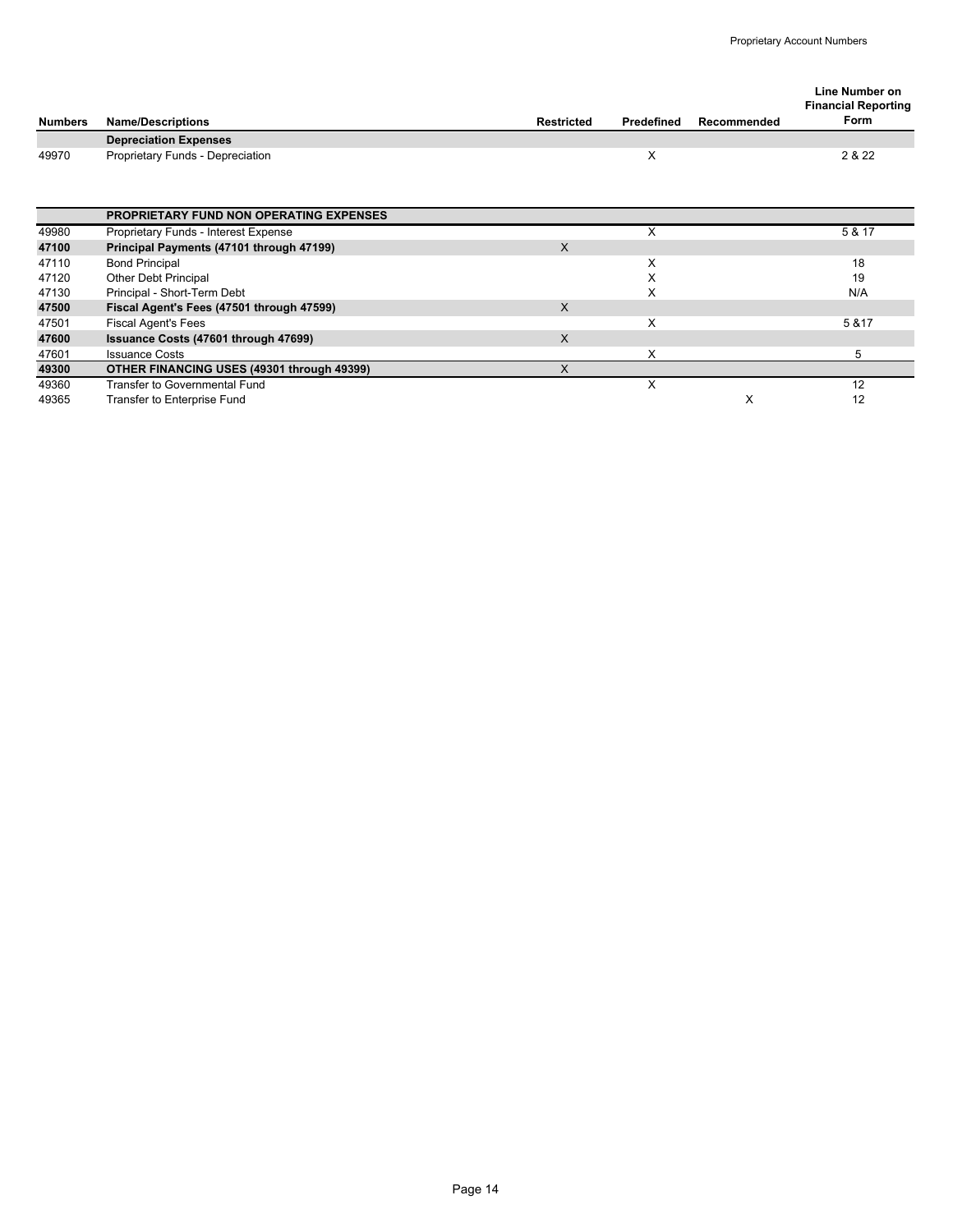# **OBJECT CODES**

|     | <b>Numbers Name/Descriptions</b>                                           |                         | Restricted Predefined Recommended |
|-----|----------------------------------------------------------------------------|-------------------------|-----------------------------------|
|     | <b>Personal Services</b>                                                   |                         |                                   |
| 100 | WAGES AND SALARIES (101 through 109)                                       | $\overline{\mathsf{x}}$ |                                   |
| 101 | Wages and Salaries: Full-time Employees-Regular                            |                         | X                                 |
| 102 | Wages and Salaries: Full-time Employees-Overtime                           |                         | X                                 |
| 103 | Wages and Salaries: Part-time Employees                                    |                         | $\pmb{\mathsf{X}}$                |
| 104 | Wages and Salaries: Temporary Employees-Regular                            |                         | X                                 |
| 105 | Wages and Salaries: Temporary Employees-Overtime                           |                         | X                                 |
| 110 | Other Pay (111 through 119)                                                | $\pmb{\times}$          |                                   |
| 111 | Other Pay: Severance                                                       |                         | X                                 |
| 120 | <b>Employer Contributions for Retirement (121 through 129)</b>             | $\mathsf{X}$            |                                   |
| 121 | <b>Employer Contributions for Retirement: PERA Contributions</b>           |                         | X                                 |
| 122 | <b>Employer Contributions for Retirement: FICA Contributions</b>           |                         | Χ                                 |
| 123 | <b>Employer Contributions for Retirement: Police Pension Contributions</b> |                         | X                                 |
| 124 | Employer Contributions for Retirement: Fire Pension Contributions          |                         | X                                 |
| 130 | Employer Paid Insurance (131 through 139)                                  | X                       |                                   |
| 131 | Employer Paid Insurance: Health                                            |                         | X                                 |
| 132 | Employer Paid Insurance: Dental                                            |                         | X                                 |
| 133 | Employer Paid Insurance: Life                                              |                         | $\pmb{\mathsf{X}}$                |
| 134 | <b>Employer Paid Insurance: Disability</b>                                 |                         | $\pmb{\times}$                    |
| 135 | Employer Paid Insurance: Medicare                                          | X                       |                                   |
| 140 | <b>Unemployment Compensation (141 through 149)</b>                         | $\sf X$                 |                                   |
| 141 | Unemployment Compensation: Insurance Premiums                              |                         | X                                 |
| 142 | Unemployment Compensation: Benefit Payments                                |                         | X                                 |
| 150 | <b>Worker's Compensation (151 through 159)</b>                             | $\mathsf X$             |                                   |
| 151 | Worker's Compensation: Insurance Premiums                                  |                         | Χ                                 |
| 152 | <b>Worker's Compensation: Benefit Payments</b>                             |                         | X                                 |
| 160 | Liability Insurance for Employees                                          |                         | X                                 |
| 161 | Liability Insurance for Employees: Insurance Premiums                      |                         | X                                 |
| 170 | Employee Paid: Income Tax                                                  | X                       |                                   |
| 171 | Employee Paid: Federal Income Tax                                          | X                       |                                   |
| 172 | Employee Paid: State Income Tax                                            | X                       |                                   |
|     |                                                                            |                         |                                   |
|     | <b>Supplies</b>                                                            |                         |                                   |
| 200 | <b>OFFICE SUPPLIES (201 through 209)</b>                                   | $\overline{X}$          |                                   |
| 201 | Office Supplies: Accessories (staplers, pencil sharpeners, etc.)           |                         | X                                 |
| 202 | Office Supplies: Duplicating and Copying Supplies                          |                         | X                                 |
| 203 | Office Supplies: Printed Forms and Paper                                   |                         | $\sf X$                           |
| 204 | Office Supplies: Envelopes and Letterheads                                 |                         | Χ                                 |
| 205 | <b>Office Supplies: Drafting Supplies</b>                                  |                         | X                                 |
| 206 | Office Supplies: Microfilm Supplies                                        |                         | $\mathsf X$                       |
| 207 | Office Supplies: Training and Instructional Supplies                       |                         | X                                 |
| 210 | <b>Operating Supplies (211 through 219)</b>                                | X                       |                                   |
| 211 | <b>Operating Supplies: Cleaning Supplies</b>                               |                         | X                                 |
| 212 | <b>Operating Supplies: Motor Fuels</b>                                     |                         | $\mathsf X$                       |
| 213 | <b>Operating Supplies: Lubricants and Additives</b>                        |                         | $\mathsf X$                       |
| 214 | Operating Supplies: Liquor Store Glassware and Bar Supplies                |                         | $\mathsf X$                       |
| 215 | <b>Operating Supplies: Shop Materials</b>                                  |                         | $\mathsf X$                       |
| 216 | <b>Operating Supplies: Chemicals and Chemical Products</b>                 |                         | X                                 |
| 220 | Repair and Maintenance Supplies (221 through 229)                          | $\pmb{\times}$          |                                   |
| 221 | Repair and Maintenance Supplies: Equipment Parts                           |                         | X                                 |
| 222 | Repair and Maintenance Supplies: Tires                                     |                         | X                                 |
| 223 | Repair and Maintenance Supplies: Building Repair Supplies                  |                         | X                                 |
| 224 | Repair and Maintenance Supplies: Street Maintenance Materials              |                         | X                                 |
| 225 | Repair and Maintenance Supplies: Landscaping Materials                     |                         | $\mathsf X$                       |
| 226 | Repair and Maintenance Supplies: Sign Repair Materials                     |                         | X                                 |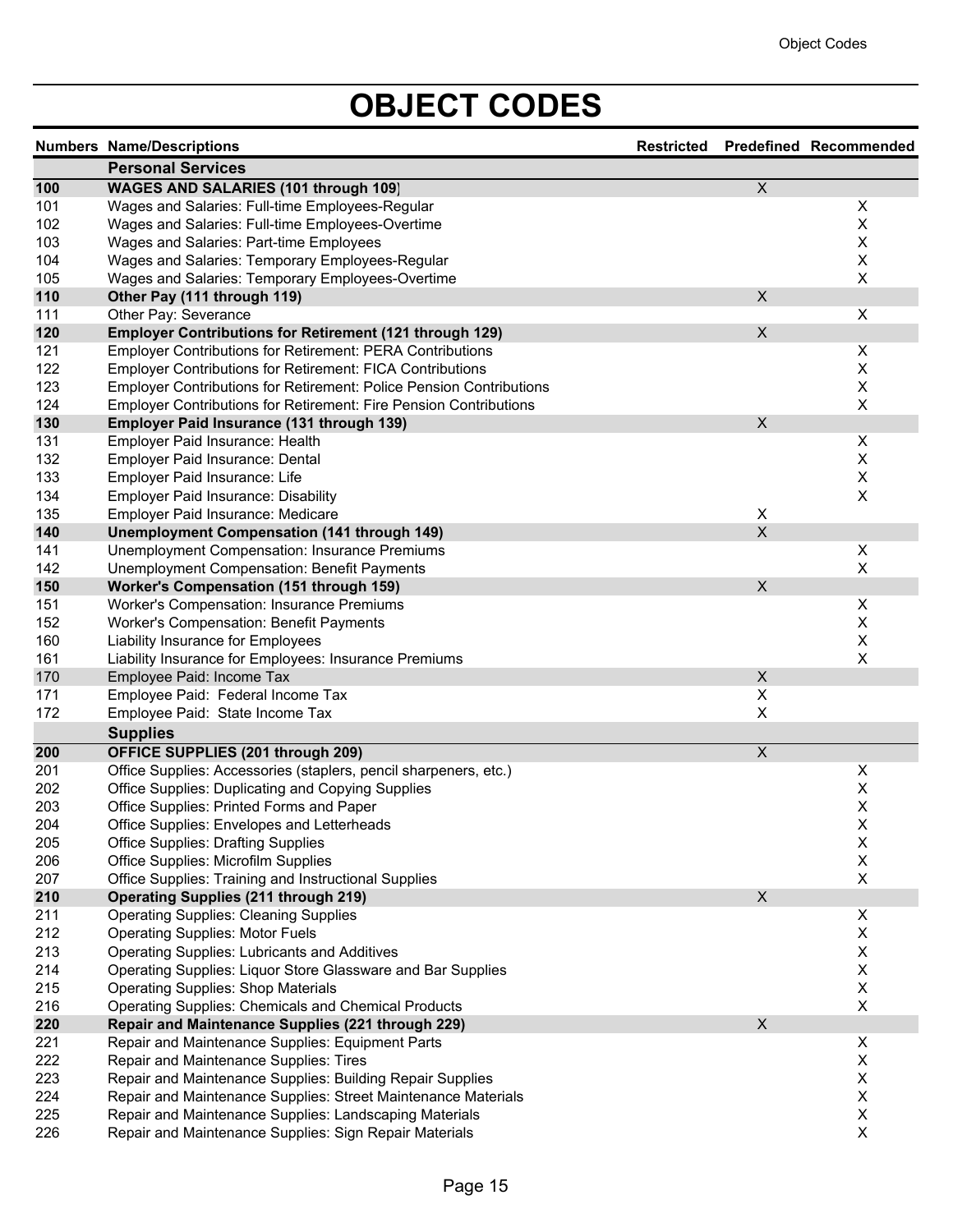|     | <b>Numbers Name/Descriptions</b>                                         | <b>Restricted</b> |                | <b>Predefined Recommended</b> |
|-----|--------------------------------------------------------------------------|-------------------|----------------|-------------------------------|
| 227 | Repair and Maintenance Supplies: Utility System Maintenance Supplies     |                   |                | X                             |
| 240 | Small Tools and Minor Equipment                                          |                   |                | $\mathsf X$                   |
| 250 | Merchandise for Resale (251 through 259)                                 |                   | X              |                               |
| 251 | Merchandise for Resale: Liquor                                           |                   |                | X                             |
| 252 | Merchandise for Resale: Beer                                             |                   |                | $\mathsf X$                   |
| 253 | Merchandise for Resale: Wine                                             |                   |                | $\mathsf X$                   |
| 254 | Merchandise for Resale: Soft Drinks and Mix                              |                   |                | $\mathsf X$                   |
| 255 | Merchandise for Resale: Drink Ingredients (juices, etc.)                 |                   |                | $\mathsf X$                   |
| 256 | Merchandise for Resale: Tobacco Products                                 |                   |                | $\mathsf X$                   |
| 257 | Merchandise for Resale: Ice                                              |                   |                | $\mathsf X$                   |
| 258 | Merchandise for Resale: Maps                                             |                   |                | $\pmb{\times}$                |
|     | <b>Services and Charges</b>                                              |                   |                |                               |
| 300 | PROFESSIONAL SERVICES (301 through 319)                                  |                   | $\overline{X}$ |                               |
| 301 | Professional Services: Auditing and Accounting Services                  |                   |                | X                             |
| 302 | Professional Services: Architect Fees                                    |                   |                | X                             |
| 303 | Professional Services: Engineering Fees                                  |                   |                | $\mathsf X$                   |
| 304 | Professional Services: Legal Fees                                        |                   |                | $\mathsf X$                   |
| 305 | Professional Services: Medical and Dental Fees                           |                   |                | $\mathsf X$                   |
| 306 | Professional Services: Personnel Testing and Recruitment                 |                   |                | $\mathsf X$                   |
| 307 | Professional Services: Management Fees                                   |                   |                | $\mathsf X$                   |
| 308 | Professional Services: Instructors' Fees                                 |                   |                | $\mathsf X$                   |
| 309 | Professional Services: EDP, Software and Design                          |                   |                | $\mathsf X$                   |
| 320 | Communication (321 through 329)                                          |                   | X              |                               |
| 321 | Communications: Telephone                                                |                   |                | X                             |
| 322 | <b>Communications: Postage</b>                                           |                   |                | X                             |
| 323 | <b>Communications: Radio Units</b>                                       |                   |                | $\pmb{\mathsf{X}}$            |
| 324 | <b>Communications: Messenger Service</b>                                 |                   |                | $\mathsf X$                   |
| 330 | Transportation (331 through 339)                                         |                   | $\pmb{\times}$ |                               |
| 331 | <b>Transportation: Travel Expense</b>                                    |                   |                | $\mathsf X$                   |
| 332 | <b>Transportation: Motor Pool Charges</b>                                |                   |                | $\pmb{\mathsf{X}}$            |
| 333 | Transportation: Freight and Express                                      |                   |                | $\pmb{\times}$                |
| 340 | Advertising (340 through 349)                                            |                   | X              |                               |
| 341 | <b>Advertising: Employment</b>                                           |                   |                | X                             |
| 342 | <b>Advertising: Enterprises</b>                                          |                   |                | X                             |
| 350 | Printing and Binding (351 through 359)                                   |                   | X              |                               |
| 351 | Printing and Binding: Legal Notices Publishing                           |                   |                | X                             |
| 352 | Printing and Binding: General Notices and Pubic Information              |                   |                | $\mathsf X$                   |
| 353 | Printing and Binding: Ordinance Publication                              |                   |                | X                             |
| 360 | Insurance (361 through 369)                                              |                   | X              |                               |
| 361 | Insurance: General Liability                                             |                   |                | X                             |
| 362 | Insurance: Property                                                      |                   |                | X                             |
| 363 | Insurance: Automotive                                                    |                   |                | $\pmb{\mathsf{X}}$            |
| 364 | Insurance: Dram Shop                                                     |                   |                | X                             |
| 380 | Utility Services (381 through 389)                                       |                   | X              |                               |
| 381 | <b>Utility Services: Electric Utilities</b>                              |                   |                | X                             |
| 382 | <b>Utility Services: Water</b>                                           |                   |                | $\mathsf X$                   |
| 383 | <b>Utility Services: Gas Utilities</b>                                   |                   |                | $\mathsf X$                   |
| 384 | Utility Services: Refuse Disposal                                        |                   |                | X                             |
| 385 | <b>Utility Services: Sewer</b>                                           |                   |                | X                             |
| 400 | REPAIRS AND MAINTENANCE - Contractual (401 through 409)                  |                   | X              |                               |
| 401 | Repairs and Maintenance - Contractual: Buildings                         |                   |                | X                             |
| 402 | Repairs and Maintenance - Contractual: Structures                        |                   |                | X                             |
| 403 | Repairs and Maintenance - Contractual: Improvements Other Than Buildings |                   |                | X                             |
| 404 | Repairs and Maintenance - Contractual: Machinery and Equipment           |                   |                | X                             |
| 410 | Rentals (411 through 419)                                                |                   | X              |                               |
| 411 | Rentals: Land                                                            |                   |                | X                             |
| 412 | Rentals: Buildings                                                       |                   |                | X                             |
|     |                                                                          |                   |                |                               |